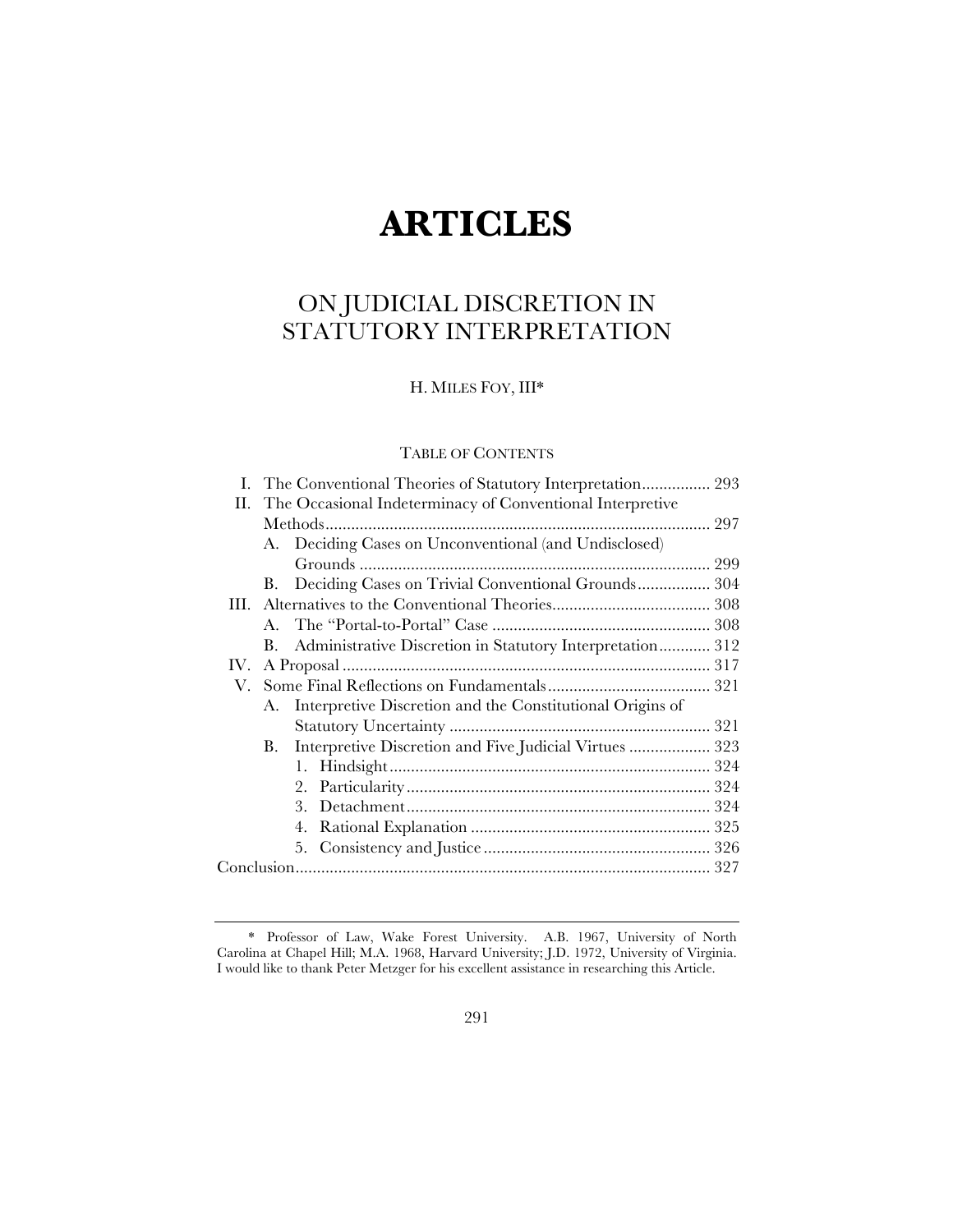Statutory interpretation is disagreeable. Judges complain about it; lawyers approach it with distaste; law students shy away. The problem has much to do with the conventional theories of statutory interpretation. According to these theories, courts are supposed to use certain interpretive methods to resolve statutory questions. Unfortunately, these methods are sometimes analytically insufficient. A conscientious judge may perform all of the conventional tasks: the judge may consider the objective meaning of the relevant text, the legislative intent reflected in the text or elsewhere, the general policies and purposes behind the legislation, the traditional canons of interpretation, the "rules of clear statement," and so forth. On the basis of such considerations the judge may determine that the statute could be interpreted to mean either *A* or *B*, yet the judge may also determine that there is no persuasive conventional reason to prefer *A* over *B* or *B* over *A*. How, then, should the judge interpret the statute? Which interpretation should be preferred?

The conventional theories of statutory interpretation make no provision for cases of this kind. They implicitly assume that if a competent judge applies the conventional methods diligently and perceptively, the judge will be persuaded that interpretation *A* is legally preferable to interpretation *B*, or vice versa. The statute's legal meaning will not remain in doubt. The judge will determine the statute's meaning through a process of relentless legal reasoning grounded in conventionally prescribed considerations.

Yet refractory cases do occur. The conventional methods of statutory interpretation are analytically sufficient in most cases, to be sure, but in some cases even the most assiduous jurist will encounter frustration while attempting to find persuasive conventional reasons for preferring one interpretation of a statute over others, and in such cases the conventional theories of statutory interpretation are a fertile source of judicial embarrassment. In effect, they require honest judges to pretend that conventional methods of interpretation are decisive, even when they are not, and this encourages obfuscation and arbitrariness in the making of judicial decisions.

This Article examines this problem and proposes a modest cure—one that would require a small adjustment in the conventional theories of statutory interpretation. This Article argues that two things need to be done. First, the courts must recognize that there are cases in which the conventional methods of statutory interpretation are useful but analytically *insufficient*: The conventional methods almost always establish plausible boundaries for interpretation, but sometimes they fail to provide persuasive reasons for specific interpretive choices. Second, the courts must acknowledge that when the conventional methods are indeterminate, statutory interpretation requires the exercise of judicial discretion—prudent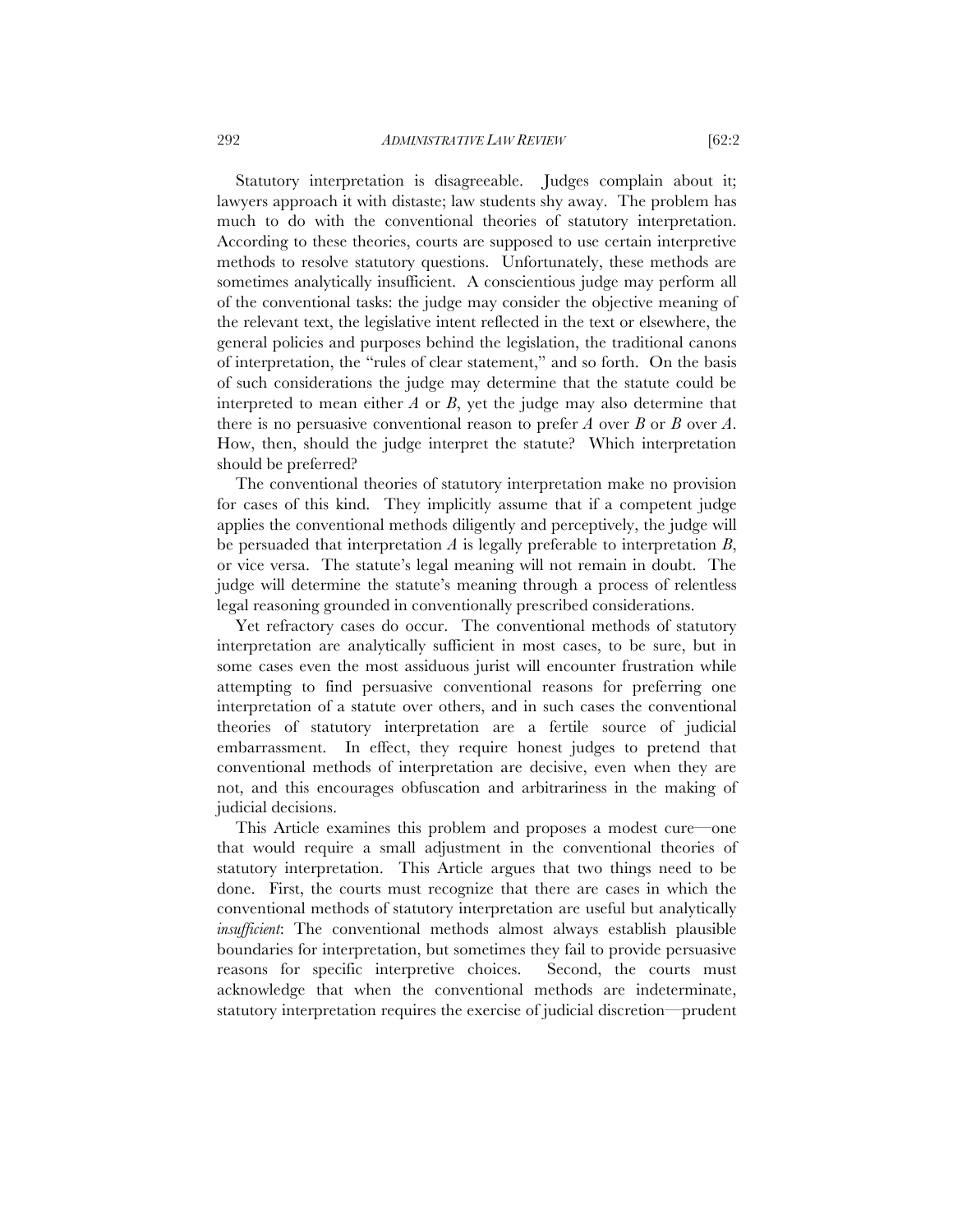choice within legal bounds.<sup>1</sup> That is to say, if a judge finds that a statute can be interpreted plausibly to mean either *A* or *B*, and if the judge is not persuaded on conventional grounds that one interpretation is preferable to the other, the judge must be free to declare that there are two interpretations of the statute which are equally defensible in law, and the judge must be permitted to make a prudent, discretionary choice between them. Our present theories of statutory interpretation do not expressly authorize decisionmaking of this sort. This Article argues that they should. Discretionary interpretation is inevitable in some cases, and the theories of statutory interpretation should recognize that fact.

In the end, the argument presented in this Article is simply a plea for greater realism in statutory interpretation. Even the most casual observer of judicial affairs understands that judges do exercise discretion in statutory interpretation from time to time. Discretionary interpretation is not rare. Yet the courts themselves are reluctant to admit that they ever exercise discretion when they interpret statutes,<sup>2</sup> and there is no established doctrine that defines (or confines) the practice. The absence of such a doctrine creates serious difficulties for the law, as will be shown.

In the discussion that follows, the conventional theories of interpretation are reviewed, their occasional insufficiency discussed, and some interesting cases that illustrate the point are examined. This Article describes how a doctrine of discretionary interpretation would work in actual practice and how it would improve the interpretive process. This Article argues that if the courts were willing to adopt a doctrine of discretionary interpretation for cases that cannot be resolved persuasively by conventional means, they would promote both clarity and rigor in statutory interpretation and strengthen the rule of law.

#### I. THE CONVENTIONAL THEORIES OF STATUTORY INTERPRETATION

The conventional theories of statutory interpretation are organized around three well-worn principles. The first is the concept of "legislative intent." Many judges believe that statutes should be interpreted according to the legislature's "intent" and that conscientious interpreters must therefore concern themselves with the legislative mind.3 These judges are

<sup>1.</sup> WEBSTER'S THIRD NEW INTERNATIONAL DICTIONARY 647 (2002) (defining *discretion* as a "power of free decision or choice within certain legal bounds").

<sup>2.</sup> There are exceptions, of course. Judges sometimes concede, in moments of exceptional candor, that interpretive questions are not always questions of "law." *See infra* text accompanying notes 62–70, 93–99.

<sup>3.</sup> The cases that reflect this idea are so numerous that it would be redundant to cite more than a few. The following cases are representative of the genre: *Philbrook v. Glodgett*, 421 U.S. 707, 713 (1975) ("Our objective . . . is to ascertain the congressional intent and give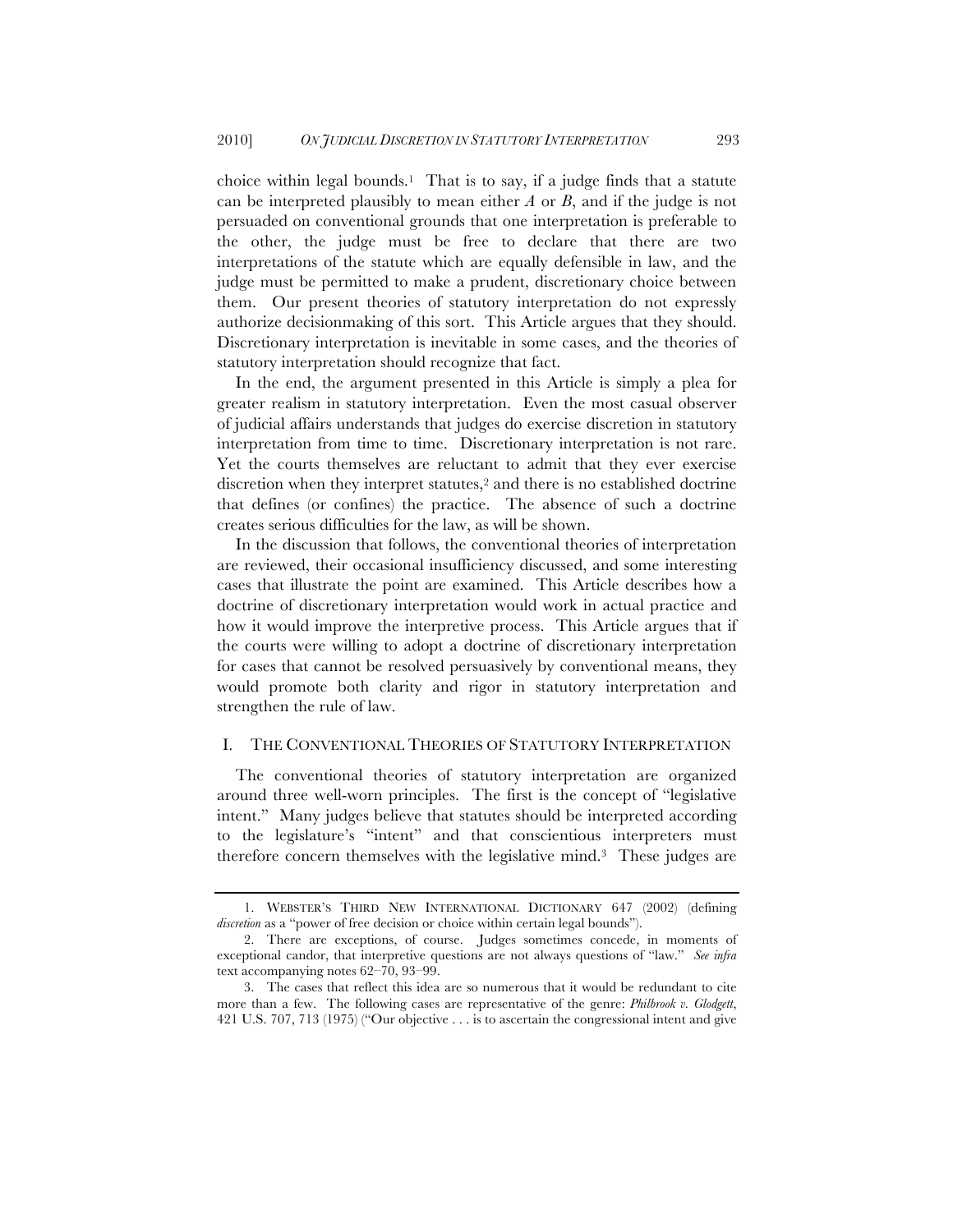not deluded. They understand that the concept of legislative intent is philosophically problematic and that the search for legislative intent is sometimes difficult, yet they believe that the ultimate purpose of statutory interpretation is to align judicial action with legislative will. Statutes, after all, are the work of the legislature. They express legislative power, not judicial power, and it is the legislature's judgment that counts. Courts must therefore make an honest effort to determine what the legislature wants, and they must resist the temptation to hijack the legislature's work under the guise of interpretation.

A second fundamental interpretive principle rests upon the assumption that statutory language has an "objective meaning." Some judges believe that statutes should be interpreted, not according to the intent of the legislative author, but according to the meaning that a reasonably intelligent reader would attribute to the statutory text, given the conventions of the English language and the relevant legal context. This objective meaning may or may not coincide with the meaning the legislature actually intended at the time of enactment, but it should be legally controlling in most instances.4 Judges who favor this theory deserve the benefit of the doubt. They do not claim that a statute's objective meaning is always easy to determine, and occasionally they demonstrate commendable flexibility by interpreting statutes according to other principles.5 But they insist that there are sound reasons for taking an objective approach to statutory interpretation generally, and they criticize the misguided souls who traffic in the loose currency of legislative intent.

A third fundamental principle of interpretation is the notion that preexisting law influences the legal meaning and the legal consequences of legislative action. For example, there are preexisting constitutional principles that impose substantive limitations on legislative power;6 there are preexisting statutory schemes with which new legislation must

effect to the legislative will."); *Sinclair Refining Co. v. Atkinson*, 370 U.S. 195, 202–03 (1962) (where congressional intent is discernible, courts must give effect to that intent); *Flora v. United States*, 357 U.S. 63, 65 (1958) (courts must give effect to congressional intent); and *Vermilya-Brown Co. v. Connell*, 335 U.S. 377, 386 (1948) (statutory language must be construed to effectuate lawmakers' intent). *See generally* 2A STATUTES AND STATUTORY CONSTRUCTION § 45:05 (Norman J. Singer & J.D. Shambie Singer eds., 7th ed. 2007) (detailing the intent of the legislature as a method of statutory construction).

<sup>4.</sup> Justice Antonin Scalia explained this philosophy in a long essay. Antonin Scalia, *Common-Law Courts in a Civil-Law System: The Role of United States Federal Courts in Interpreting the Constitution and Laws*, *in* A MATTER OF INTERPRETATION 3 (Amy Guttmann ed., 1997).

<sup>5</sup>*. See* Green v. Bock Laundry Mach. Co., 490 U.S. 504, 527–30 (1989) (Scalia, J., concurring) (holding that interpretation that departs from the ordinary meaning of text is justified where ordinary meaning is "unthinkable" and there is no indication that the legislature actually intended the "unthinkable").

<sup>6</sup>*. See* 2A STATUTES AND STATUTORY CONSTRUCTION, *supra* note 3, § 45:11.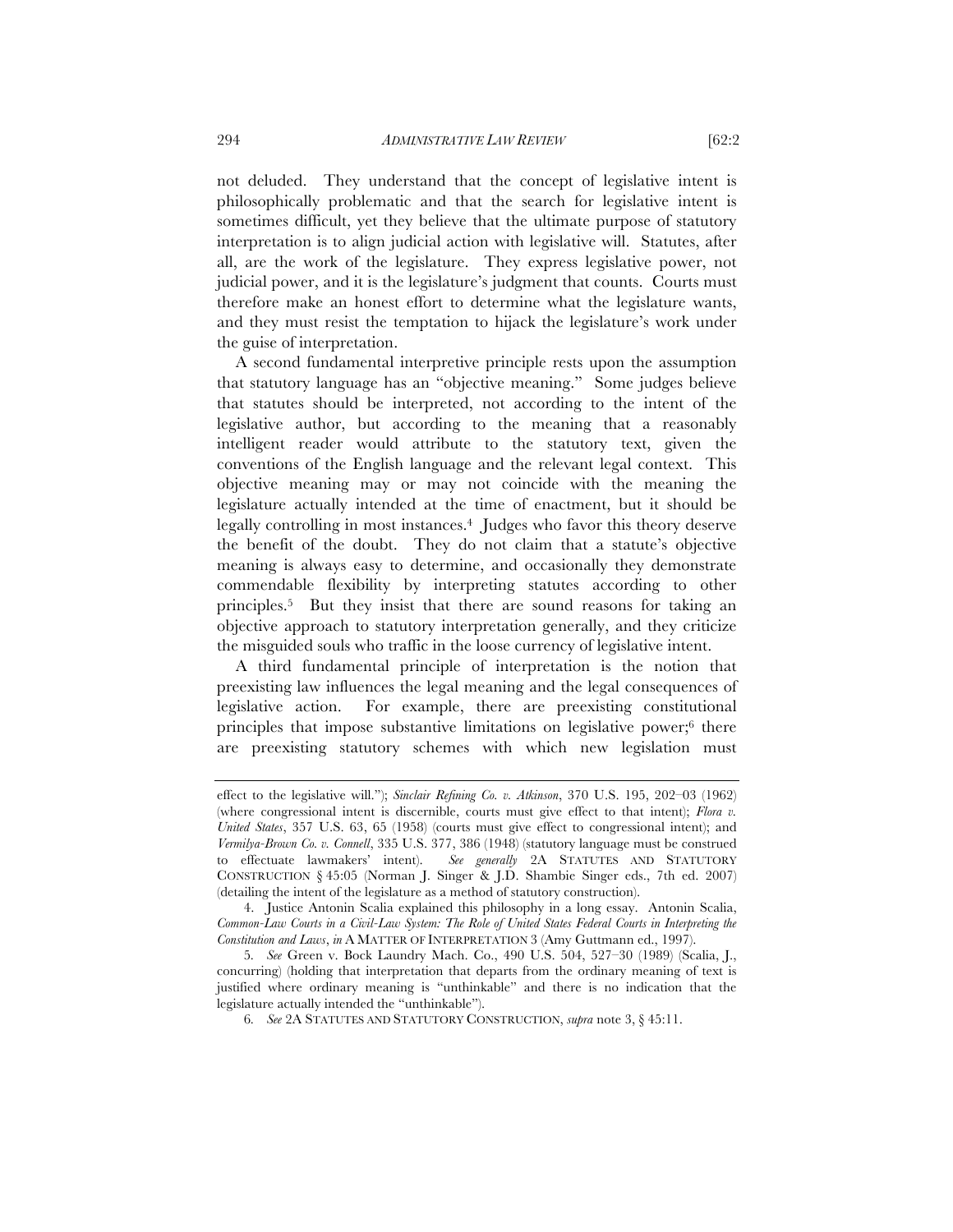sometimes be harmonized;<sup>7</sup> there are preexisting rules of substantive common law that occasionally affect statutory interpretation in one way or another;8 and there are preexisting canons and principles of interpretation that are designed for use in the interpretive process itself.9 For "intentionalists" and "objectivists" alike, the ambient law—the law that envelopes legislative action—is an important factor in the interpretive process.

The dominant modern theories of statutory interpretation reflect various admixtures of these three elementary principles. For many years most judges embraced a soft version of intentionalism, with a drop of objectivism thrown in for good measure. They generally assumed that they were supposed to interpret statutes by determining and honoring legislative intent. They understood, of course, that cases would arise in which it would be impossible to discern specific legislative intent with respect to the specific issues they were called upon to resolve, yet they were convinced that they could deal with these cases responsibly by considering the legislature's general policies and purposes and by interpreting statutes in such a way as to advance those policies and purposes. The absence of specific legislative intent with regard to a specific interpretive issue would not defeat the interpretive enterprise; instead, sufficient guidance could usually be found in general indications of legislative will.10

Judges who accepted this way of thinking scrutinized statutory texts to determine what the legislature's intentions, policies, and purposes actually were, but in many cases they examined other things as well. For much of the twentieth century, especially in the federal courts, judges routinely reviewed legislative history and other extra-textual materials as they

<sup>7</sup>*. See* 2B STATUTES AND STATUTORY CONSTRUCTION §§ 51.01–51.03 (Norman J. Singer & J.D. Shambie Singer eds., 7th ed. 2008).

<sup>8</sup>*. See id.* §§ 50.1–50.5.

<sup>9</sup>*. See, e.g.*, 2A STATUTES AND STATUTORY CONSTRUCTION, *supra* note 3, §§ 47:17, 47:23 (discussing the doctrines of *ejusdem generis* and *expressio unius est exclusion alterius*, respectively).

<sup>10</sup>*. See* United States v. Bacto-Unidisk, 394 U.S. 784, 799 (1969) (stating that where statutory language is "insufficiently precise," the statute must be construed in light of statutory purpose); *see also* United States v. Bornstein, 423 U.S. 303, 310 (1976) (holding that courts must give faithful meaning to statutory language in light of evident statutory purpose); Comm'r v. Bilder, 369 U.S. 499 (1962) (asserting that statutes must be given effect in accordance with manifest congressional purpose). Indeed, during the middle decades of the twentieth century certain influential scholars came to believe that the concept of legislative "purpose" was so central to statutory interpretation that the interpretive process could best be described, not as a search for legislative "intent," but as an attempt to determine and effectuate legislative "purposes." *See* HENRY M. HART, JR. & ALBERT M. SACKS, THE LEGAL PROCESS: BASIC PROBLEMS IN THE MAKING AND APPLICATION OF LAW 1374–80 (1994).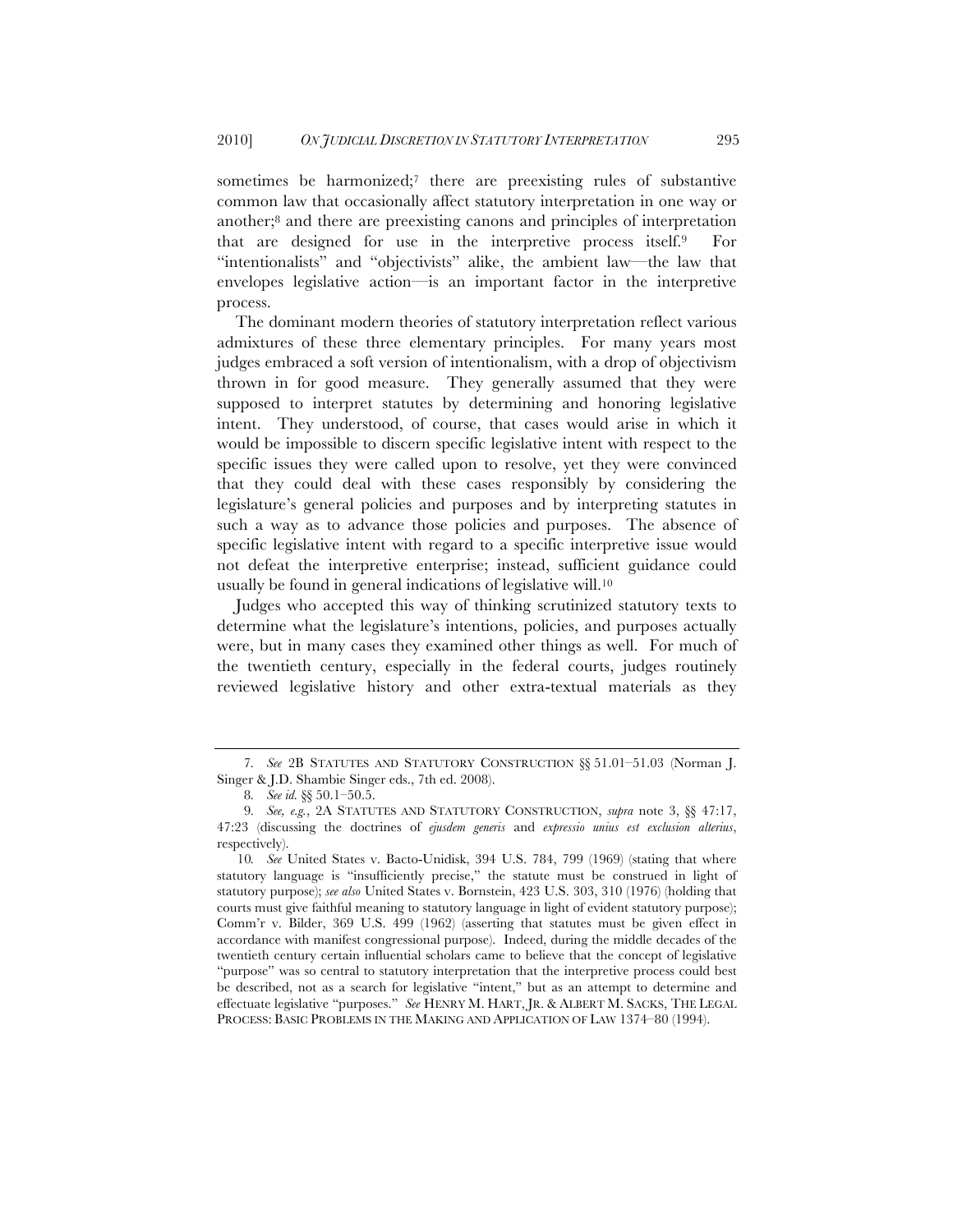attempted to understand the legislative mind.11 In some instances, however, they adopted an objective, text-based approach to interpretive problems. Sometimes they found statutory language to be so plain, so specific, and so sensible that there was little room for argument about what the statute ought to mean. In such cases they were happy to honor the objective meaning of the text. The assumption here was that the objective meaning of the text probably coincided with the meaning the legislature actually had in mind.12

Over the last twenty years or so, more and more federal judges have adopted an objective approach to interpretive questions. Some of them profess to be largely unconcerned with actual legislative intent.13 They insist that most statutory questions can be resolved satisfactorily on the basis of an objective reading of the relevant language. They sometimes call themselves "textualists." For them, the text, objectively considered, *is* the law. The legislative intent behind the text is irrelevant for most purposes.14

Other judges take a position that falls somewhere between thoroughgoing intentionalism on the one hand and thoroughgoing objectivism or textualism on the other. They profess to be concerned with actual legislative intent, but they are inclined to treat the objective meaning of the statutory text as a sufficient indicator of actual legislative intent, and they prefer to settle statutory questions on the basis of the text alone. Even in doubtful cases, they are reluctant for various reasons to accord legal weight to legislative history and other extra-textual evidence of legislative will.<sup>15</sup>

<sup>11.</sup> For a perceptive, contemporaneous account of mid-century practices concerning legislative history, see Patricia M. Wald, *Some Observations on the Use of Legislative History in the 1981 Supreme Court Term*, 68 IOWA L. REV. 195 (1983).

<sup>12</sup>*. See, e.g.*, United States v. Locke, 471 U.S. 84, 95 (1985) (stating that a literal reading of Congress's words is generally the only proper reading of those words).

<sup>13</sup>*. See, e.g.*, *In re* Sinclair, 870 F.2d 1340 (7th Cir. 1989); *see also* Frank H. Easterbrook, *Legal Interpretation and the Power of the Judiciary*, 7 HARV. J.L. & PUB. POL'Y 87 (1984).

<sup>14.</sup> Scalia, *supra* note 4, at 16–25.

<sup>15.</sup> This may well be the most widely accepted position today. As early as 1992, Justice Breyer sensed that judicial attitudes were shifting and that federal judges were placing less and less reliance on legislative history in their search for legislative intent. *See* Stephen Breyer, *On the Uses of Legislative History in Interpreting Statutes*, 65 S. CAL. L. REV. 845, 846 (1991) (noting the Court's changing reliance on legislative history)*.* During the 1990s, within the work of the Supreme Court itself, there was a precipitous decline in the number of cases in which the Justices relied on legislative history. *See* Michael H. Koby, *The Supreme Court's Declining Reliance on Legislative History: The Impact of Justice Scalia's Critique*, 36 HARV. J. ON LEGIS. 369 (1999). Today, in the lower federal courts, judges routinely emphasize the importance of the text and often find the text to be so "plain" that recourse to legislative history is unjustified. *See, e.g.*, *In re* Hart, 328 F.3d 45 (1st Cir. 2003); *In re* Kolich, 328 F.3d 406 (8th Cir. 2003); Cairns v. Franklin Mint Co., 292 F.3d 1139 (9th Cir. 2002); Nat'l Pub. Radio, Inc. v. FCC, 254 F.3d 226 (D.C. Cir. 2001); Abdul-Akbar v. McKelvie, 239 F.3d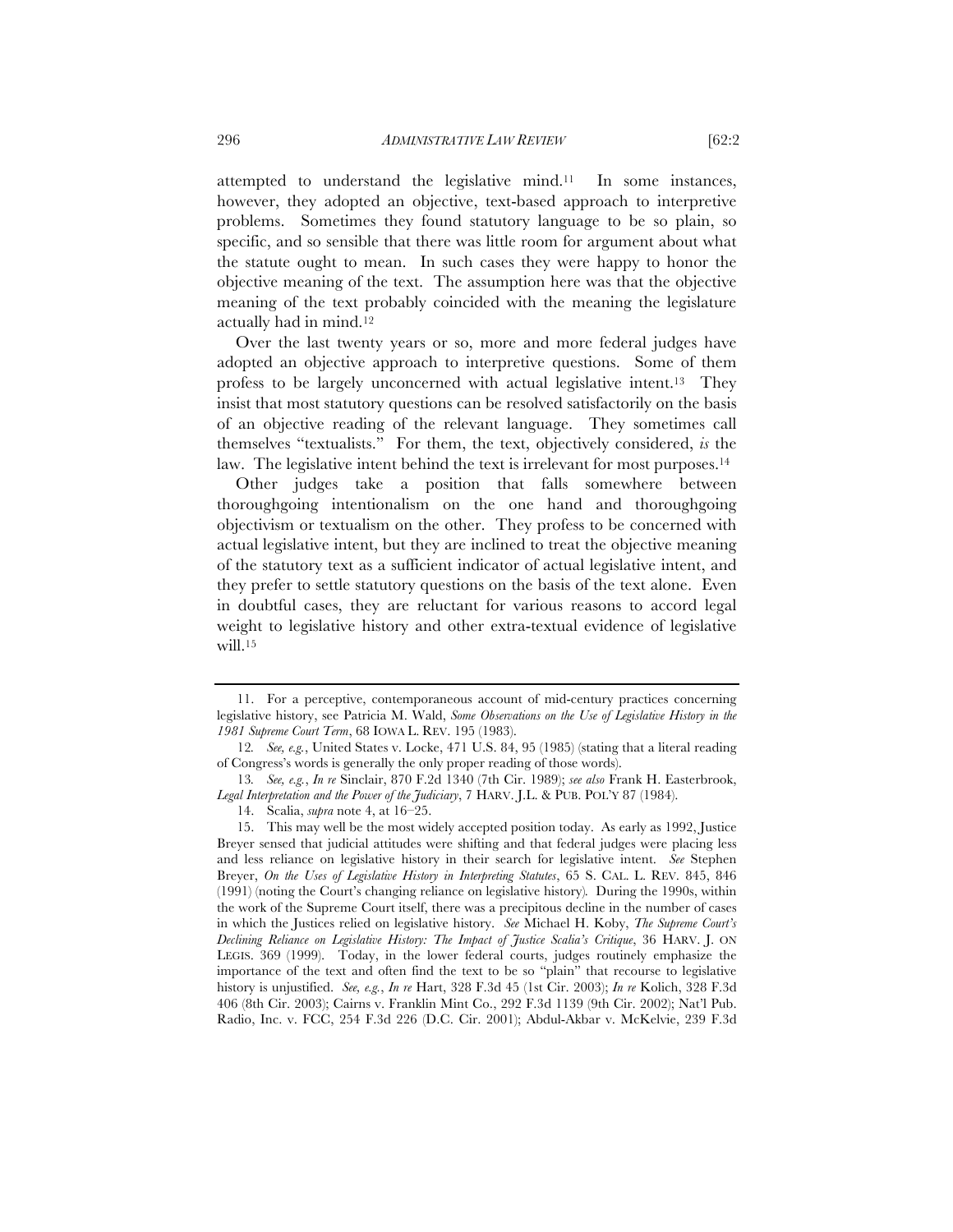### II. THE OCCASIONAL INDETERMINACY OF CONVENTIONAL INTERPRETIVE METHODS

What is of interest is the implicit assumption upon which all of the conventional theories of interpretation rest. All of them require the courts to employ certain interpretive methods, and all of them assume that if the courts employ these methods competently and consistently, the answers to statutory questions can be found. Is this assumption valid?

Statutory interpretation, unlike literary or historical interpretation, is a governmental process. It must satisfy the needs of the government and comply with the principles that regulate governmental action. When a court is confronted with a statutory question, it must hear the contentions of the parties and make a decisive choice. It is not permitted to embrace all possible interpretations of the statute. It must choose a single interpretation and reject others as legally incorrect. Moreover, the preferred interpretation must be case-specific. The court is not called upon to say what the statute means in general. It must choose an interpretation that resolves the specific issue presented in the controversy before it. Finally, and above all, the court's interpretation of the statute must not be arbitrary. Due process forbids arbitrary governmental action. The court is not entitled to decide the case by flipping a coin, and it may not prefer one interpretation to another because the plaintiff is better looking than the defendant. The court must have a good reason for preferring one interpretation of the statute over other possible interpretations, and it must be willing to disclose that reason to the litigants and the world at large. This is what our legal traditions require.

To be successful, a general theory of statutory interpretation must provide the courts with a conceptual framework that will allow them to perform the function described above. A successful theory of statutory interpretation must help the courts find good reasons for adopting casespecific interpretations of statutory law, and it must allow the courts to disclose those reasons candidly. The conventional theories of statutory interpretation pass this test in most instances. Competent judges can usually find good reasons for interpreting statutes in decisive, case-specific ways, such as assessing the legislature's intentions, policies, and purposes, determining the objective meaning of the statutory text, consulting existing rules of law and interpretation, or doing some combination of these things.

Yet the conventional theories of statutory interpretation do not *always* pass this test. Sometimes the intended meaning of the relevant text is too unclear to provide solid ground for case-specific interpretation; sometimes

<sup>307 (3</sup>d Cir. 2001).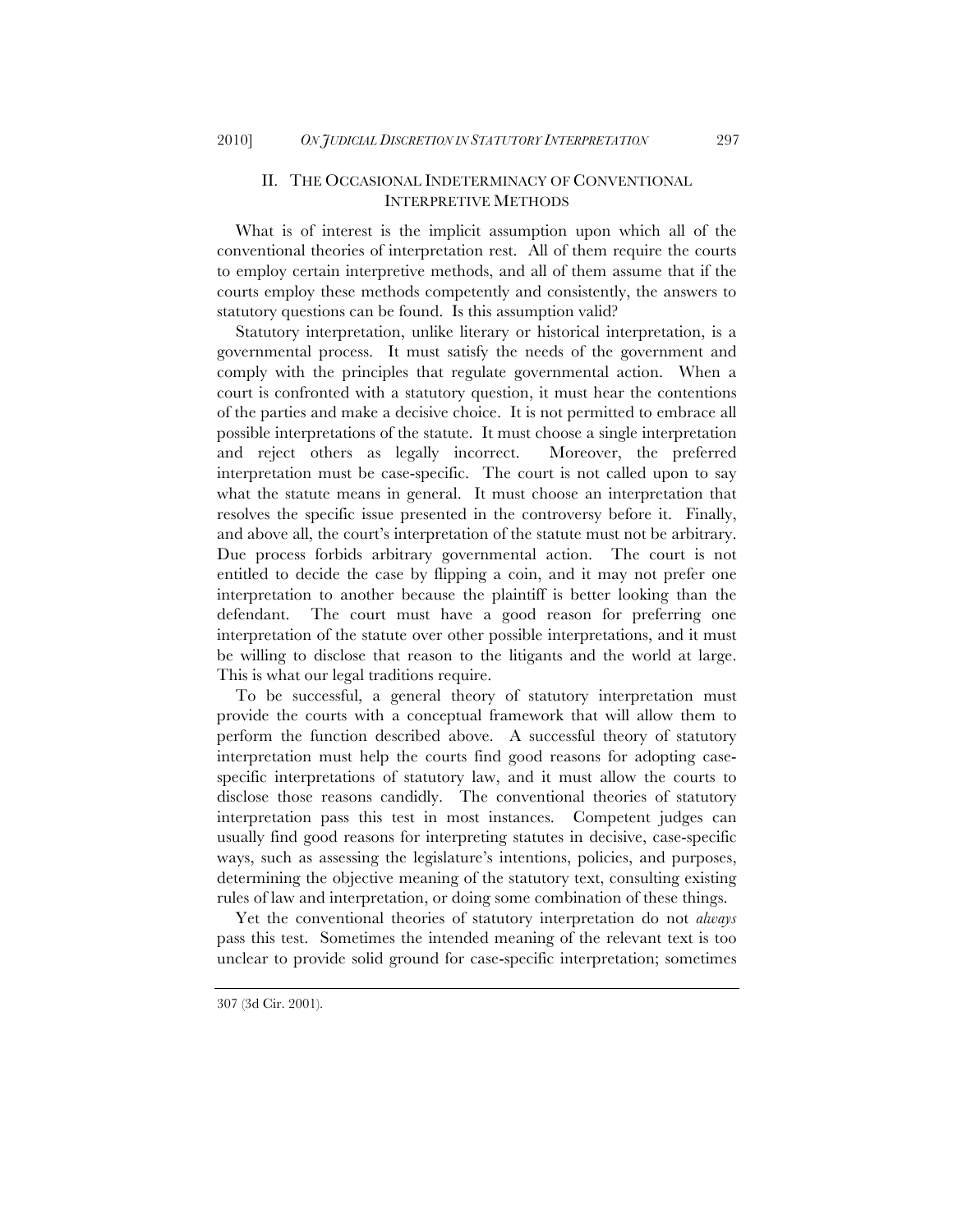the objective meaning of the text is intractably ambiguous; sometimes the underlying legislative policies and purposes are too diffuse or contradictory to support persuasive, case-specific inferences; sometimes the ambient law and the traditional rules of interpretation have nothing definitive to say about the precise issue the court must decide. If a judge attempts to employ conventional interpretive methods in such a case, the judge will find no good reason to prefer one interpretation of the statute over other possible interpretations, and the judge will grasp at straws in the attempt to resolve the issue.

It is instructive to compare the conventional theories of statutory interpretation with the law of evidence. Was the traffic light red or green at the time of the accident? Did the shooter intend to kill the decedent? Did toxins in the groundwater cause the plaintiff's illness? The law of evidence establishes rules and procedures for deciding questions of this kind, yet it does not assume that the answers can always be found. Sometimes the evidence will be too scanty, too evenly balanced, too contradictory, or too obscure. Sometimes the finder of fact will be unable to draw a firm conclusion about the color of the traffic light, the shooter's intent, or the etiology of the disease. The law of evidence does not deny the possibility of uncertainty concerning factual questions in general, and it provides the courts with a principled way to deal with such uncertainty. It creates special rules that spell out the legal consequences of uncertainty in a comprehensive way. These rules are called "burdens of proof."16

The conventional theories of statutory interpretation are quite unlike the law of evidence in this respect. If the law of evidence recognizes that factual questions may sometimes be unanswerable, the conventional theories of statutory interpretation assume that the courts will almost always be able to resolve statutory questions through the application of conventional interpretive methods, and there is no general provision for cases in which statutory questions *cannot* be resolved in this way. The assumption here is that the conventional methods will work as long as the courts employ them consistently and competently. Yet, this assumption is belied by experience. Intractable statutory ambiguity is simply a fact of legal life. Indeed, it is constitutionally unavoidable, for various reasons.17

This problem is neither academic nor harmless. The occasional indeterminacy of conventional interpretive methods creates grave difficulties for the judiciary. Suppose that a competent judge is called upon to resolve a statutory question. Suppose that the judge considers all of the

<sup>16</sup>*. See generally* 2 MCCORMICK ON EVIDENCE §§ 336–349 (John W. Strong ed., 5th ed. 1999).

<sup>17</sup>*. See infra* text accompanying notes 104–06.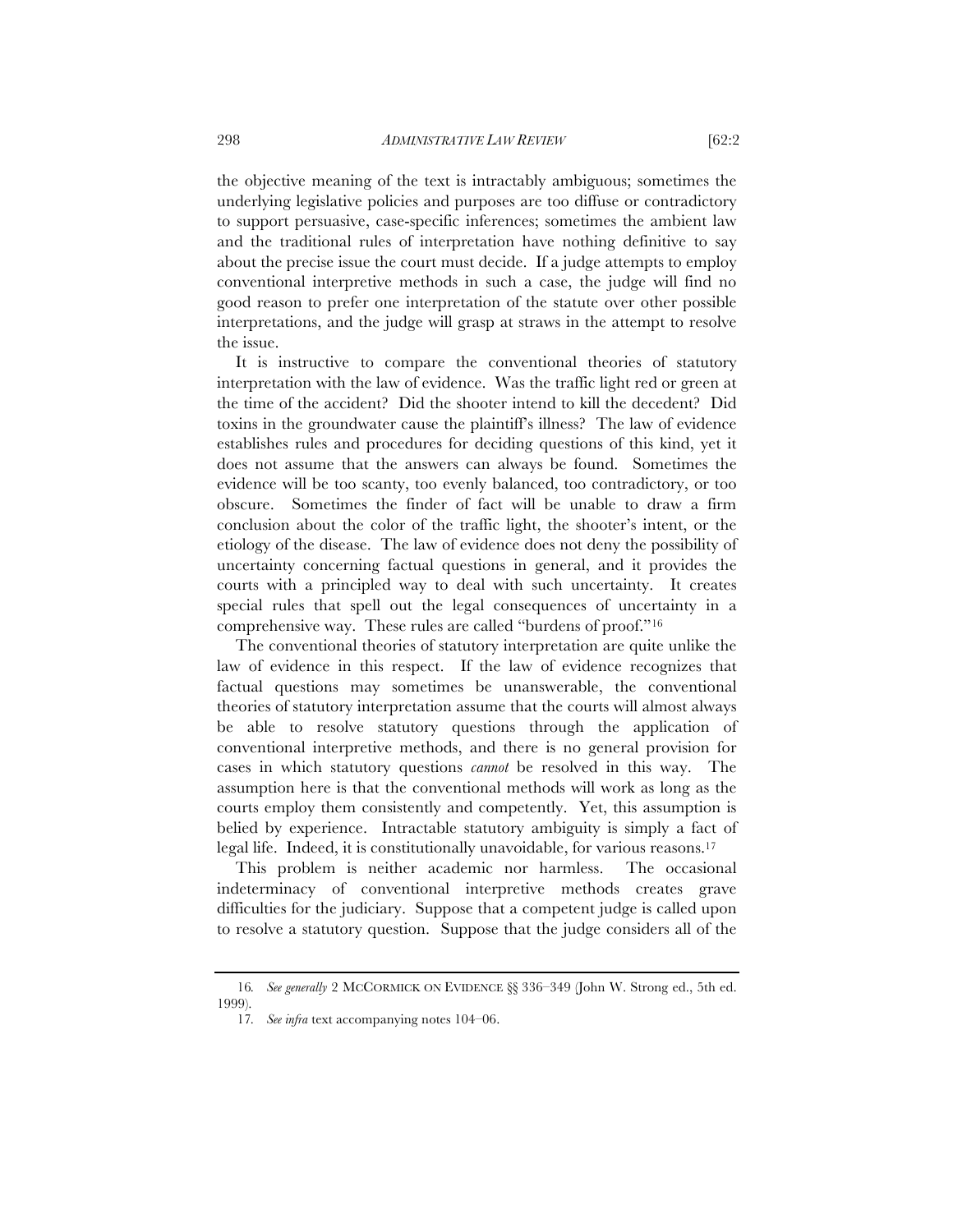conventional arguments that can be made in the case, and suppose that none of the arguments are ultimately persuasive. How can the judge resolve the issue? Given the restrictions imposed by conventional interpretive theory, there are only two courses of action that the judge can take, and both of them are problematic. Both are discussed below.

#### *A. Deciding Cases on Unconventional (and Undisclosed) Grounds*

A conscientious judge who is not persuaded by conventional arguments about a statute's meaning may conclude that there are other reasons unconventional reasons—for interpreting the statute in one way or another, and the judge may be willing to decide the case on that basis. In other words, if the conventional methods of statutory interpretation are indeterminate, the judge may allow a personal sense of justice, equity, practicality, or sound public policy to determine the outcome. This is a responsible way to decide such cases, but the conventional theories of statutory interpretation make no express provision for it. On the contrary, they assume that competent judges will be able to resolve statutory questions on the basis of a process of legal reasoning involving conventional considerations—legislative intent, the objective meaning of the text, the traditional rules of interpretation, and so forth. If a judge has unconventional reasons for preferring one interpretation of a statute to another, the judge must nevertheless mount a conventional defense of the decision and must downplay or conceal the real reasons for the ultimate interpretive choice.

An important recent case, *Ledbetter v. Goodyear Tire & Rubber Co.*, illustrates this phenomenon rather clearly.18 The case involved a sex discrimination claim under Title VII of the Civil Rights Act of 1964.19 The plaintiff, Lilly Ledbetter, had worked for the Goodyear Tire and Rubber Company (Goodyear) for a number of years. In 1998, shortly before her retirement, she filed a complaint with the Equal Employment Opportunity Commission (EEOC), alleging that Goodyear had paid her substantially less than similarly situated male employees. Eventually, she submitted her claim to the federal district court and won a jury verdict after a trial on the merits. The district court entered judgment against Goodyear for back wages and damages, and Goodyear appealed. The U.S. Court of Appeals for the Eleventh Circuit reversed the judgment, holding that Ledbetter had failed to file her complaint within the time allowed by Title VII. The Supreme Court granted certiorari and affirmed the decision of the court of

<sup>18.</sup> 550 U.S. 618 (2007).

<sup>19.</sup> Civil Rights Act of 1964 §§ 703(a)(1), 706(e)(1), 42 U.S.C. §§ 2000e-2(a)(1), 2000e-5  $(e)(1)$  (2000).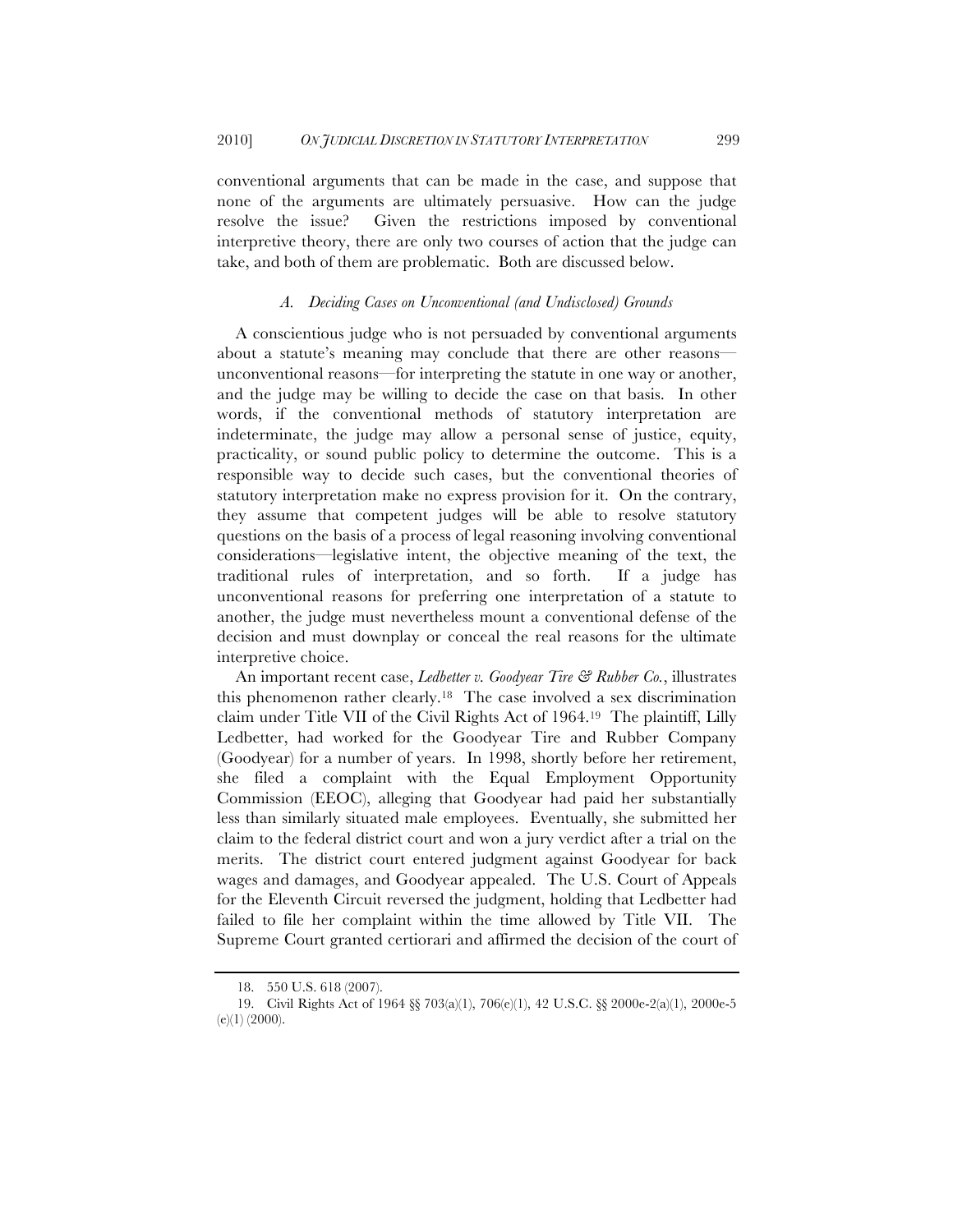appeals.20

At the heart of the controversy was a provision of Title VII that required a claimant to file a complaint "within [180] days after the alleged unlawful employment practice occurred."<sup>21</sup> Ledbetter proved, and the jury found, that Goodyear had set her salary at a low level because of her sex, but she was unable to prove that Goodyear had made this decision within 180 days prior to the filing of her EEOC complaint. Instead, she proved that Goodyear had made discriminatory salary-setting decisions in previous years, outside the 180-day filing period, and that Goodyear had continued to pay her at a low level during the 180-day filing period as a result of those decisions.22

Did the 180-day filing provision bar Ledbetter's claim? Goodyear argued that it did. According to Goodyear, an unlawful employment practice "occurred" for purposes of the statute whenever an employer made a salary-setting decision on the basis of sex; therefore, the statute required the injured employee to file her complaint within 180 days after the salary-setting decision was made. Because Ledbetter had not filed her complaint within 180 days after Goodyear had made its unlawful decisions, her complaint was time-barred.23 Ledbetter argued in opposition that the Court should interpret the statute more broadly. Perhaps it was true that an unlawful employment practice "occurred" when an employer made a salary-setting decision on the basis of sex, but it was also true that the unlawful "practice" continued to occur as long as the employer continued to make low payments in implementation of the original decision. Ledbetter had filed her complaint at a time when Goodyear's unlawful pay practice was still continuing. The practice had not yet ceased to occur. Therefore, the complaint was timely.24

A closely divided Supreme Court accepted Goodyear's interpretation of the statute. Writing for a five-Justice majority, Justice Alito held that Goodyear's discriminatory salary-setting decisions were discrete events, that the statutory filing period began to run with the occurrence of these events, and that Ledbetter's complaint was untimely because it had not been filed within 180 days of the occurrence of these events. Accordingly, the Court affirmed the judgment of the court of appeals, and Ledbetter, who had suffered substantial financial losses because of unlawful conduct during the 180-day filing period, received nothing for her trouble.25

<sup>20</sup>*. Ledbetter*, 550 U.S. at 621–23.

<sup>21.</sup> 42 U.S.C. § 2000e-5(e)(1).

<sup>22</sup>*. Ledbetter*, 550 U.S. at 624–25.

<sup>23</sup>*. Id*. at 622.

<sup>24</sup>*. Id*. at 624.

<sup>25</sup>*. Id*. at 632 (majority opinion), 643–44 (Ginsburg, J., dissenting).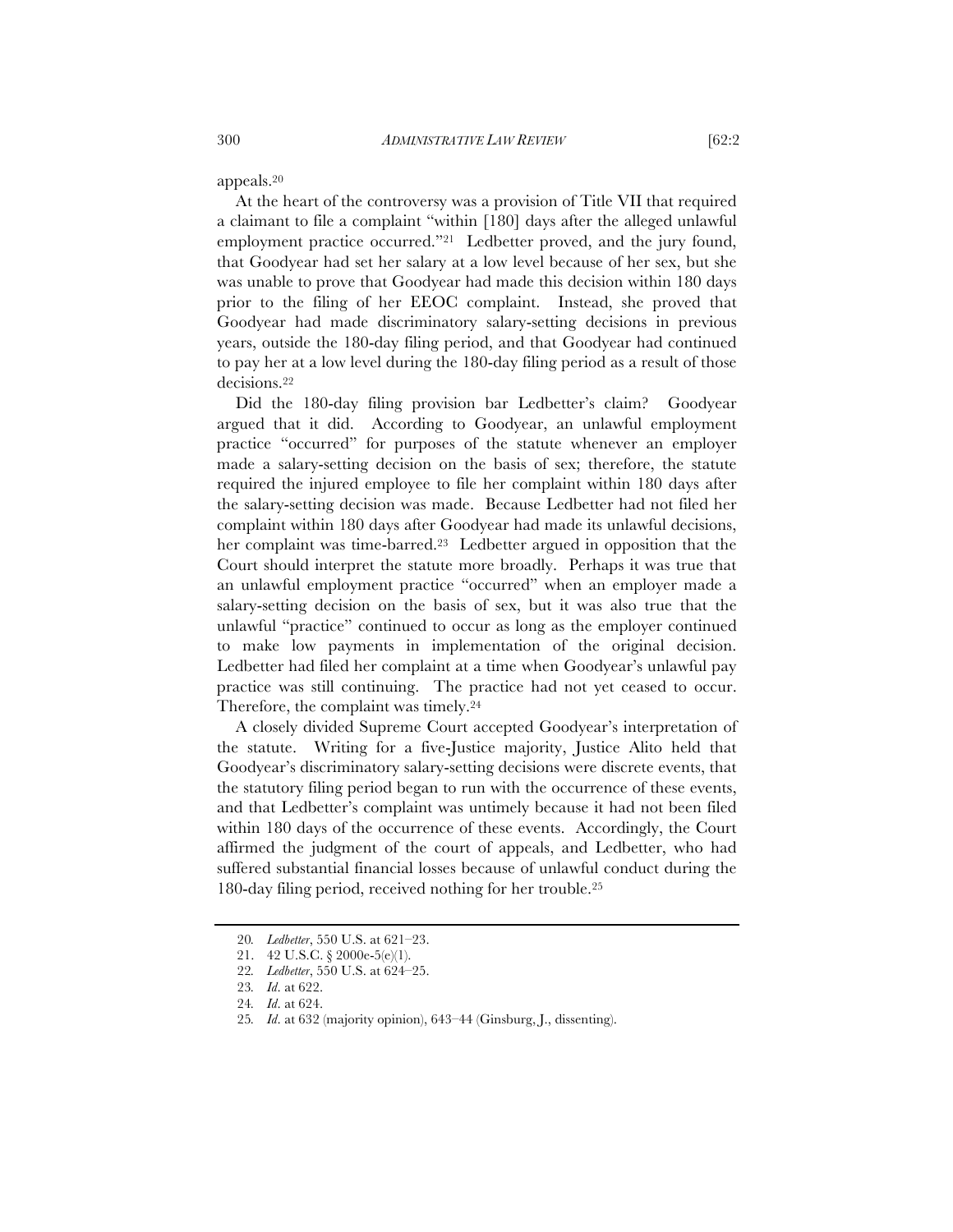Justice Ginsburg filed a vigorous dissent. She argued that Ledbetter's claim was timely because it had been filed while Goodyear was still paying her at a discriminatory rate. The unlawful pay practice was still occurring; therefore, Ledbetter's complaint was not late. Three Justices agreed with Justice Ginsburg.26

One may sympathize with Ledbetter in this case, or one may sympathize with Goodyear, but conventional interpretive considerations did not clearly favor either party. There was no indication that Congress had actually considered the specific issue presented in the case, and it was impossible to argue the case one way or the other on the basis of clear evidence of specific legislative intent. The objective meaning of the relevant statutory language shed no light on the problem. A discriminatory salary-setting decision was clearly an unlawful employment practice within the objective meaning of the statute, and it surely occurred at the time it was made. Yet payments that were made pursuant to a discriminatory salary-setting decision were surely a continuation of the "unlawful employment practice," objectively speaking. The practice did not end with the initial decision. Thus, the question was this: Did the statute require the employee to file her complaint within 180 days after the practice *began* to occur, or did it allow her to file her complaint within 180 days after the practice *ceased* to occur? The language of the statute simply did not address this point. It provided only that the claimant was to file her complaint within 180 days after the practice occurred.

Nor was guidance to be found in the conventional rules of statutory interpretation. Justice Alito and Justice Ginsburg could cite only one conventional rule of interpretation in the course of their two opinions. It was the *Chevron* rule, which requires the courts to defer to certain administrative interpretations of ambiguous statutory language;27 and Justice Alito cited this rule only for the purpose of noting that it did *not* apply to this case.28

If the demonstrable intentions of Congress, the objective meaning of the statutory language, and the conventional rules of statutory interpretation did not favor either party, upon what considerations did Justice Alito and Justice Ginsburg rely? Both attempted to rely on the Court's prior decisions interpreting the filing provision, yet the precedents themselves were in conflict. The Court had previously held that the 180-day filing

<sup>26</sup>*. Id*. at 643–60 (Ginsburg, J., dissenting). The Court's decision proved to be controversial and efforts were made to overturn it by legislation. Those efforts recently succeeded. *See* Lilly Ledbetter Fair Pay Act of 2009, Pub. L. No. 111-2, 123 Stat. 5 (stating specifically that this legislation is a response to the Court's decision in *Ledbetter*).

<sup>27</sup>*. Ledbetter*, 550 U.S. at 643 n.11 (majority opinion), 656 n.6 (Ginsburg, J., dissenting).

<sup>28</sup>*. Id*. at 643 n.11 (majority opinion).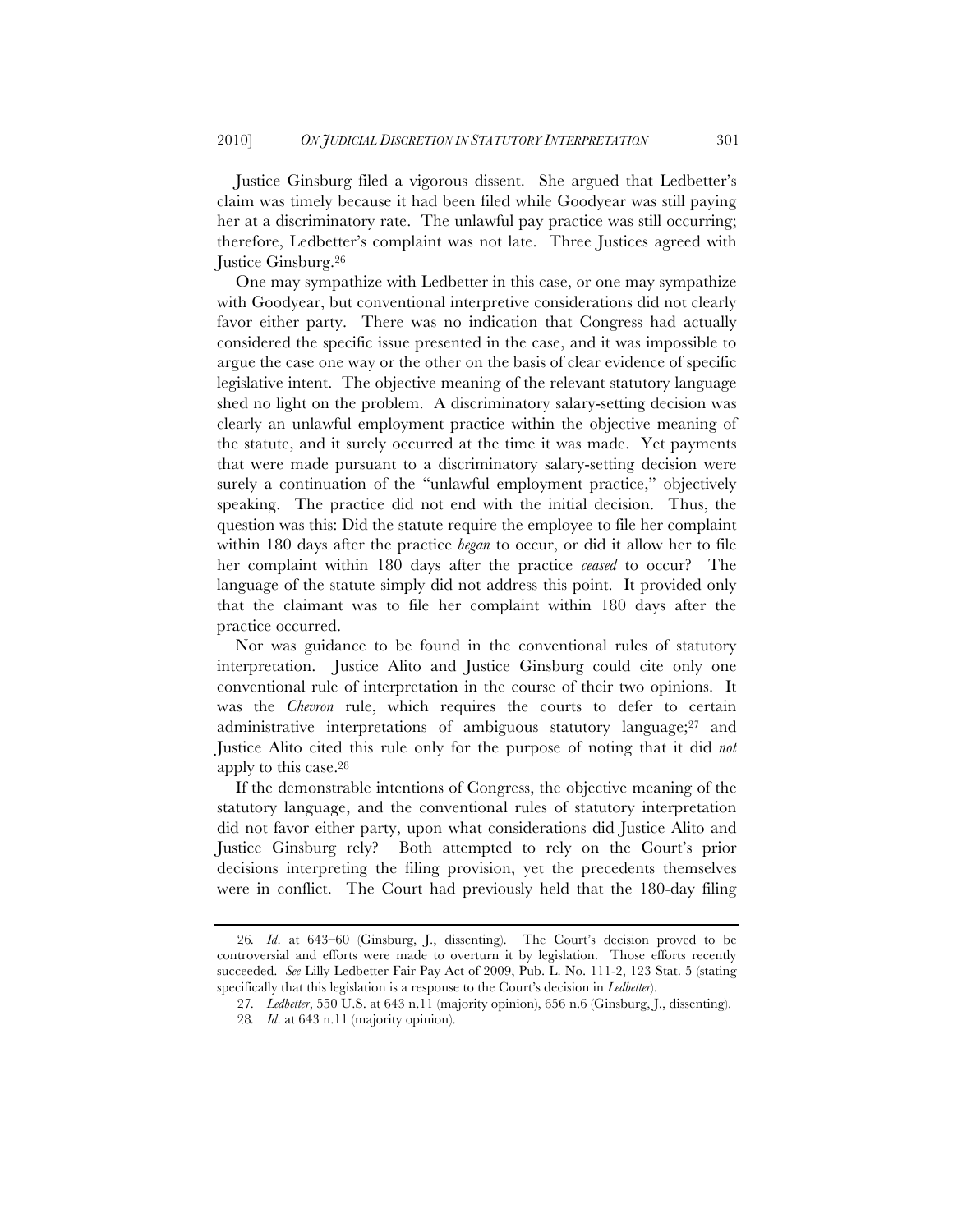provision could be interpreted broadly, as Justice Ginsburg proposed, allowing complaints to be filed long after an employer had instituted an unlawful employment practice that continued to occur over time,<sup>29</sup> but the Court had also held that the filing provision could be interpreted strictly in certain instances, barring complaints that were filed more than 180 days after the occurrence of discrete discriminatory acts that had continuing effects.30

And if the case law was in conflict, the relevant statutory policies were in conflict as well. Justice Alito's interpretation of the filing provision was consistent with the obvious statutory policy against litigating stale claims. His holding required each claimant to prove that the employer had instituted a discriminatory pay practice no more than 180 days prior to the filing of the complaint, and this tended to ensure that at the time of the filing of the complaint there would be fresh evidence of the employer's discriminatory intent, which was the central element in the employee's Title VII case. But Title VII also expressed a strong policy against sex discrimination in the workplace, and it created a remedial mechanism for the benefit of persons like Ledbetter, who had been injured by discriminatory conduct *within* the 180-day period. Justice Ginsburg's interpretation of the statute was clearly consistent with that policy. It validated the claims of employees who had been injured by discriminatory pay practices that continued during the 180-day filing period, even though the practices had begun more than 180 days prior to the filing of the complaint.

In sum, both Justice Alito's and Justice Ginsburg's interpretations of the statute were consistent with strong (and obvious) statutory policies. Nothing in the statutory text, the specific intentions of Congress, the conventional rules of interpretation, or the prior decisions of the Court required these Justices to favor one policy over the other. The legal calculations in the case were substantially in equipoise, and the Justices simply had to make a choice. But how were they to choose?

<sup>29</sup>*. See* Bazemore v. Friday, 478 U.S. 385, 407 (1986) (per curiam) (addressing an employment practice that had been implemented over ten years prior to the suit); *see also* Nat'l R.R. Passenger Corp. v. Morgan, 536 U.S. 101, 117–18 (2002) (noting that an employee need only file a complaint within the statutory time period of any act that is part of the hostile work environment regardless of how long it has been since the hostile work practices in general began).

<sup>30</sup>*. See, e.g.*, Lorance v. AT&T Techs., Inc., 490 U.S. 900 (1989) (pertaining to a suit by female employees who challenged employer's seniority system as discriminatory); Del. State Coll. v. Ricks, 449 U.S. 250 (1980) (addressing a professor's claim that he had been denied tenure on the grounds of national origin discrimination); United Air Lines, Inc. v. Evans, 431 U.S. 553 (1977) (involving a suit by a female flight attendant who was forced to resign after getting married).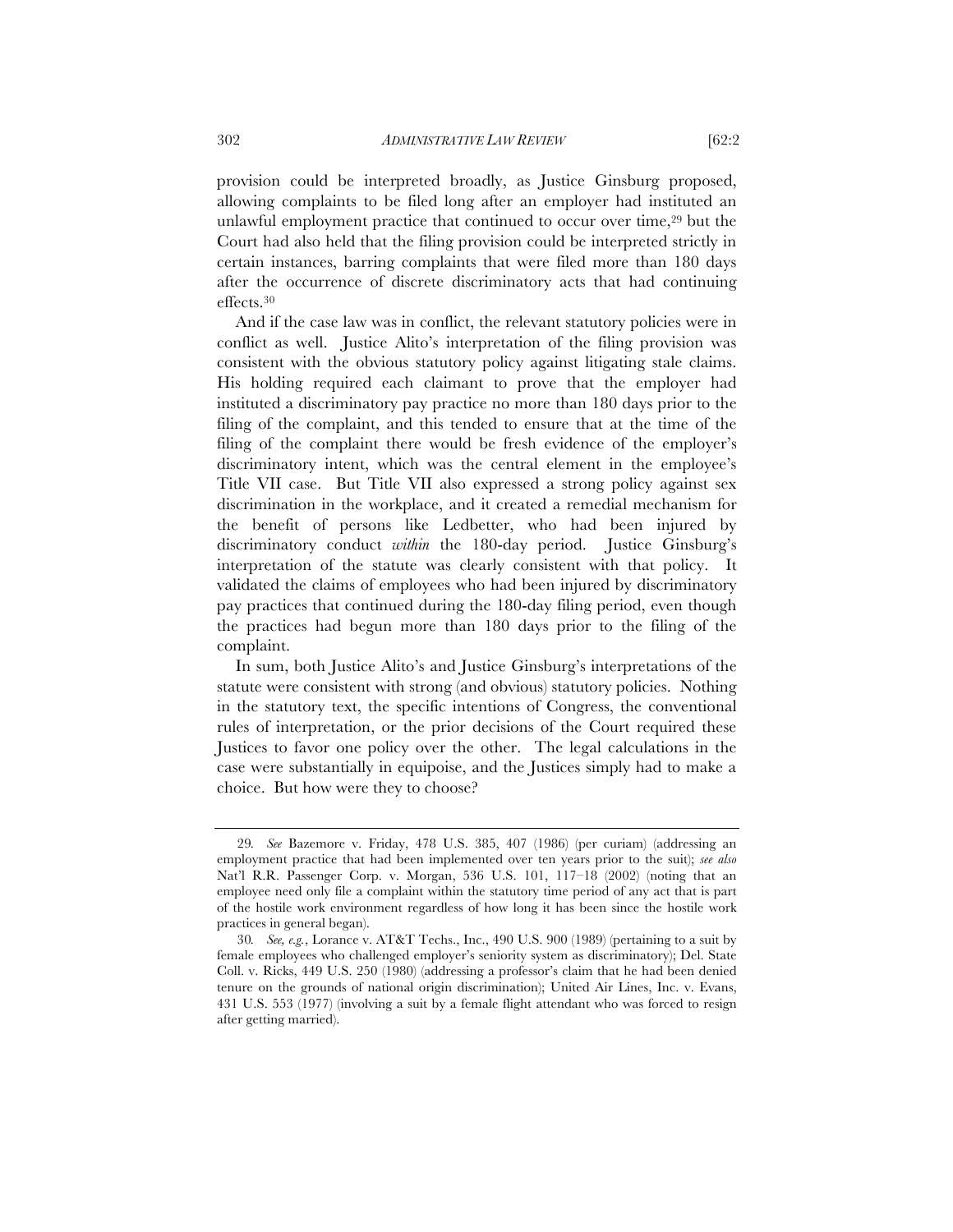If I had been a Justice in *Ledbetter*, I would have concluded that conventional interpretive considerations were indeterminate, and I would have decided the case on unconventional grounds. There is no way to know whether any of the nine Justices who participated in *Ledbetter* were moved by unconventional considerations, as I would have been, but I suspect that some of them were, and the final vote in the case tends to confirm this suspicion. The Court split cleanly along ideological lines. Justices Alito, Roberts, Kennedy, Scalia, and Thomas, four conservatives and one moderate, adopted Goodyear's interpretation of the statute—the strict interpretation. The four Justices who accepted the more lenient interpretation of the statute—Justices Ginsburg, Stevens, Souter, and Breyer—are moderates or liberals who have shown some sensitivity to the interests of employees from time to time. If the legal ingredients in the case were evenly balanced, perhaps these nine Justices, or some of them, simply voted their predilections, and the five outvoted the four.

This interpretation of *Ledbetter* is not a criticism of the Court or of any of the Justices who participated in the decision, and to underscore this point, I must reiterate my fundamental contention: Conscientious judges cannot always resolve statutory questions on the basis of conventional interpretive considerations. In *Ledbetter* there were two plausible interpretations of the 180-day filing provision. Each found some support in convention, yet there was no persuasive conventional reason to prefer one over the other. This meant that the Court was confronted with a choice between alternatives that were in some sense equally lawful; and if a conscientious Justice accepted either one of these two interpretations because of his or her own sense of justice, equity, practicality, or sound public policy, he or she would have violated no law or judicial duty, in my opinion. The choice was essentially discretionary. Within the bounds created by the statute, the choice could have been made for any prudent, nonarbitrary reason.

I recognize that this way of thinking about statutory interpretation is inconsistent with conventional interpretive theory, but I believe that it makes sense. Indeed, it is the only realistic way to think about a case such as *Ledbetter*.

The principal problem with *Ledbetter*, in the end, was not the judgment itself but the opinions of the Justices—both the majority opinion and the dissenting opinion. These opinions presented conventional arguments about the statute's meaning, but the arguments were not persuasive. I do not fault Justice Alito or Justice Ginsburg for this. It was impossible to argue this case persuasively on the basis of conventional considerations, and if these Justices attempted to construct conventional arguments in support of their differing views of the case, they were simply doing what the conventional theories of statutory interpretation required them to do. They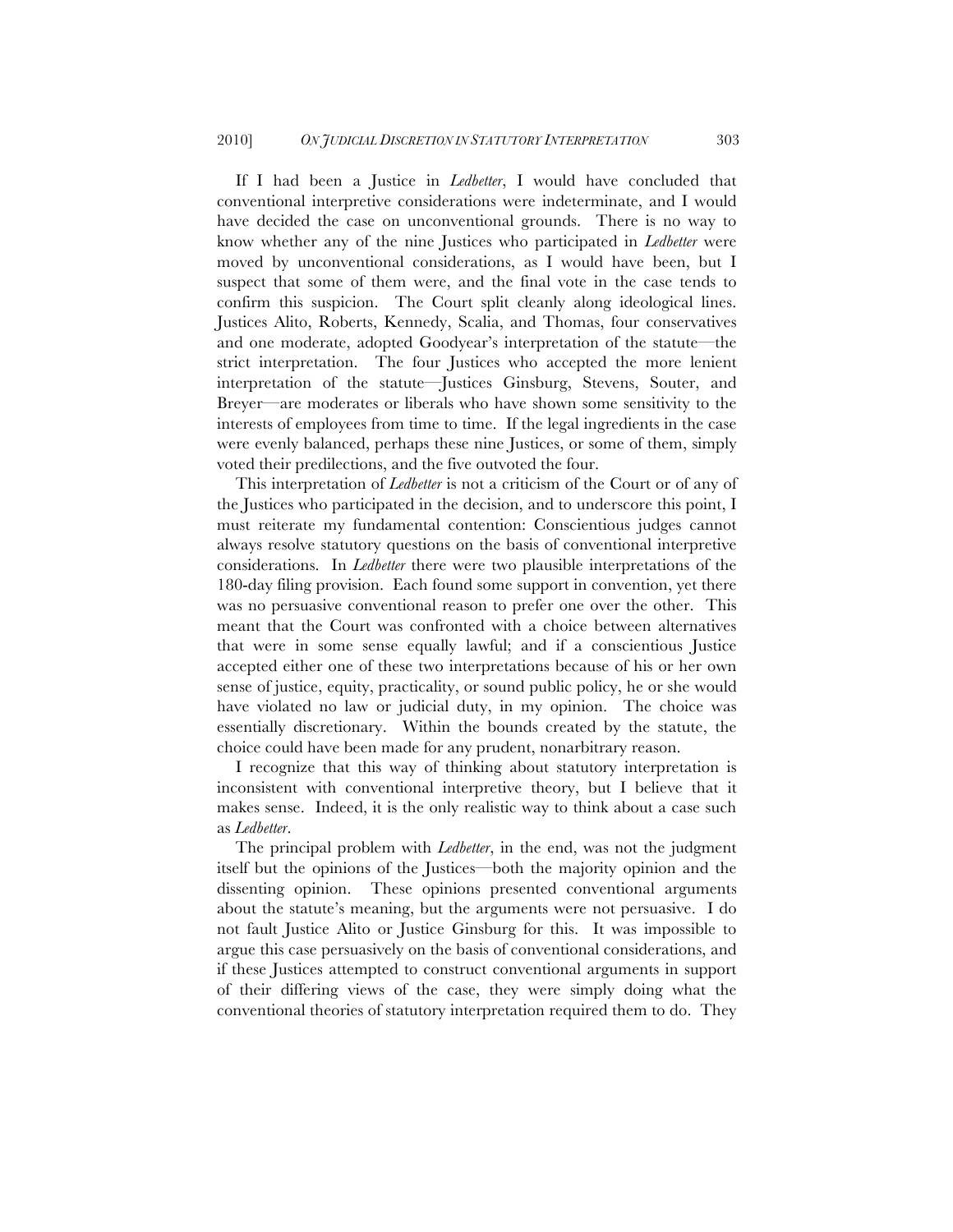were doing the best they could, given the restrictions imposed upon them by the conventional theories, which discourage judicial candor in cases that cannot be decided persuasively on conventional grounds.

#### *B. Deciding Cases on Trivial Conventional Grounds*

There is a second strategy that a judge can follow if the judge is initially unconvinced by conventional arguments about a statute's specific meaning. Instead of deciding the case on unconventional grounds, the judge can suppress doubts and proceed in the conventional way. The judge can refuse to accept the conclusion that conventional considerations are indeterminate, and can persist in the effort to find a conventional basis for preferring one interpretation over another.

This strategy is successful some of the time, but it carries a substantial risk. If a judge insists on finding a conventional reason to justify an interpretive decision in an evenly balanced case, the judge will be tempted to attribute legal significance to triviality. A stray comment buried in the legislative history here or there,31 or an obscure semantic distinction between one shade of objective meaning and another,<sup>32</sup> can tip the scales of justice, or so the judges tell us. But when life, liberty, property, and public policy hang in the balance, triviality should not be decisive. If the consequences of a judgment are weighty, the reasons for the judgment should be weighty as well; and if the reasons for a judgment are thin, justice and the appearance of justice suffer.

Consider *Chapman v. United States*.33 The defendants in *Chapman* were convicted of distributing lysergic acid diethylamide (LSD). The case was a difficult one because of the imprecise language of the relevant statute and the peculiarities of the LSD trade. One dose of pure LSD is so light in weight that it must be sold on the street through the use of a carrier medium.34 In some instances the pure drug is dissolved in a solvent, and the solvent is sprayed on blotter paper. The blotter paper is then cut into one-dose squares. Customers purchase the squares and ingest the drug by licking or swallowing the squares or by dropping them into beverages.35 The defendants in *Chapman* were convicted of selling ten sheets of blotter paper bearing about fifty milligrams of pure LSD, in violation of 21 U.S.C.

<sup>31</sup>*. See* Kosak v. United States, 465 U.S. 848, 855 (1984) (relying on references in the legislative history, "though meager," as support for the Court's holding).

<sup>32</sup>*. See* Chisom v. Roemer, 501 U.S. 380 (1991) (examining the scope of coverage included in § 2 of the Voting Rights Act).

<sup>33.</sup> 500 U.S. 453 (1991).

<sup>34</sup>*. Id*. at 457.

<sup>35</sup>*. Id*.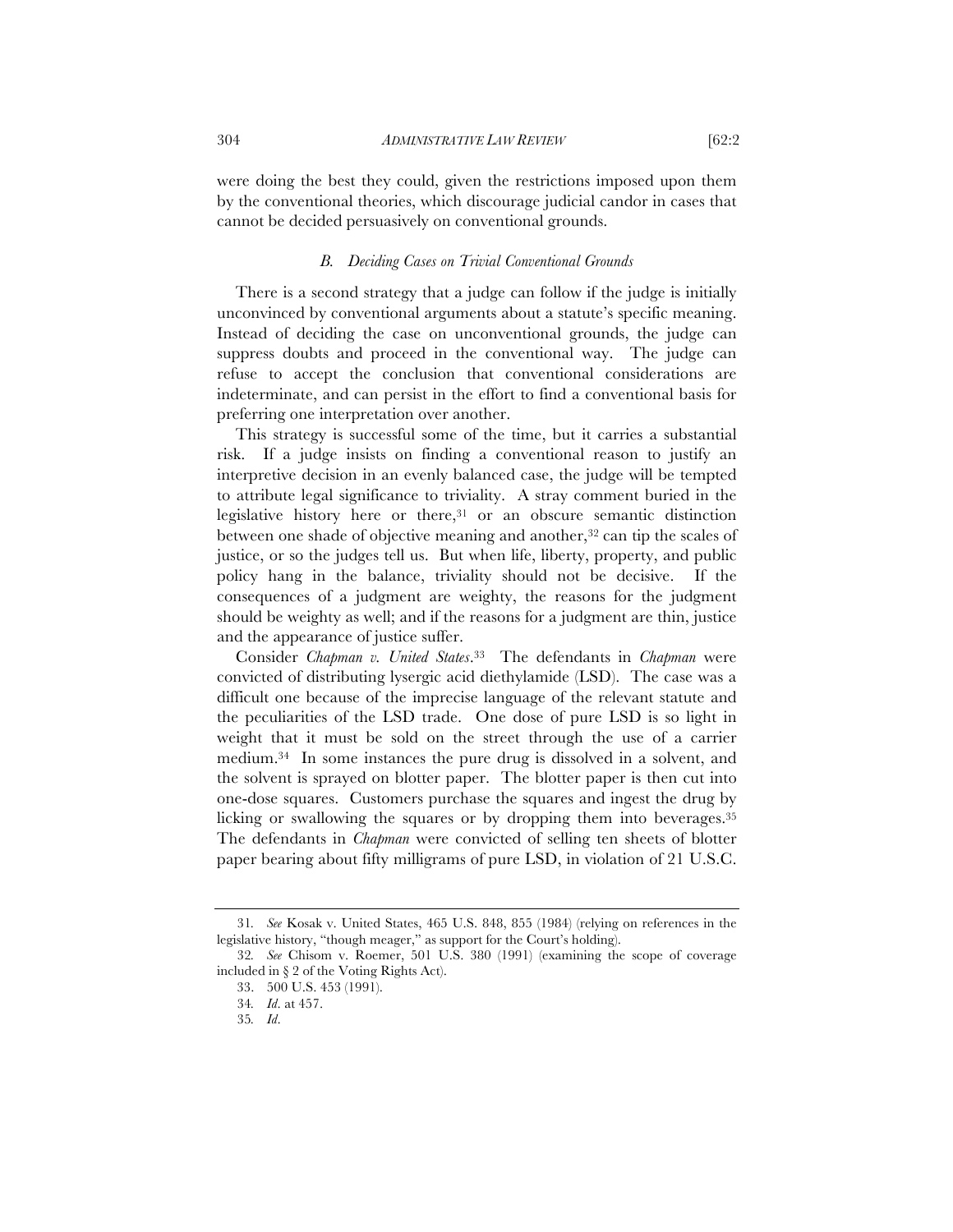§ 841(a).<sup>36</sup> The statute provided that the defendants should receive sentences of at least five years if they had distributed one gram or more of "a mixture or substance containing a detectable amount" of LSD.37 The fifty milligrams that the defendants had distributed would *not* have subjected them to the mandatory five-year minimum, but the trial judge concluded that the blotter paper itself was a "mixture . . . containing a detectable amount" of LSD and that the weight of the paper (about 5.7 grams) should be added to the weight of the pure drug to determine the appropriate sentences. Accordingly, the defendants were sentenced to the mandatory minimum.38

The defendants appealed their sentences to the U.S. Court of Appeals for the Seventh Circuit, and the case was argued three times before that court. After a rehearing en banc, the court of appeals affirmed the judgment of the district court, with five judges dissenting.<sup>39</sup> The court of appeals held that the blotter paper was a "mixture . . . containing a detectable amount" of LSD and that the weight of the paper should therefore be counted in determining the sentences.40 On certiorari, the Supreme Court affirmed the decision of the court of appeals. Writing for a seven-Justice majority, Chief Justice Rehnquist held that blotter paper stained with LSD was indeed a "mixture" within the meaning of the statute, that the weight of the blotter paper should be taken into account in determining the sentences, and that the defendants were subject to the mandatory minimum.<sup>41</sup> Justices Stevens and Marshall dissented.<sup>42</sup>

*Chapman* is a disturbing case. The decision ultimately turned on the interpretation of a single word: mixture. Was blotter paper bearing crystals of LSD a "mixture" in the statutory sense? There was no indication that Congress was well versed in the esoteric practices of the LSD trade, and thus there was no evidence that Congress had specifically intended for the courts to treat LSD-stained blotter paper as a mixture for the purpose of applying the sentencing scheme. There was, however, abundant evidence of congressional intent concerning sentencing in general. The statute applied to a number of controlled substances, not to LSD alone, and it was clear from the language of the statute that in most cases involving mixtures, Congress intended for punishment to be determined by the gross weight of

<sup>36</sup>*. Id*. at 455.

<sup>37.</sup> 21 U.S.C. § 841(b)(1)(B)(v) (2000).

<sup>38</sup>*. Chapman*, 500 U.S. at 455–56.

<sup>39.</sup> United States v. Marshall, 908 F.2d 1312 (7th Cir. 1990) (en banc).

<sup>40</sup>*. Id*. at 1318.

<sup>41</sup>*. Chapman*, 500 U.S. at 462, 468.

<sup>42</sup>*. Id*. at 468–77 (Stevens, J., dissenting).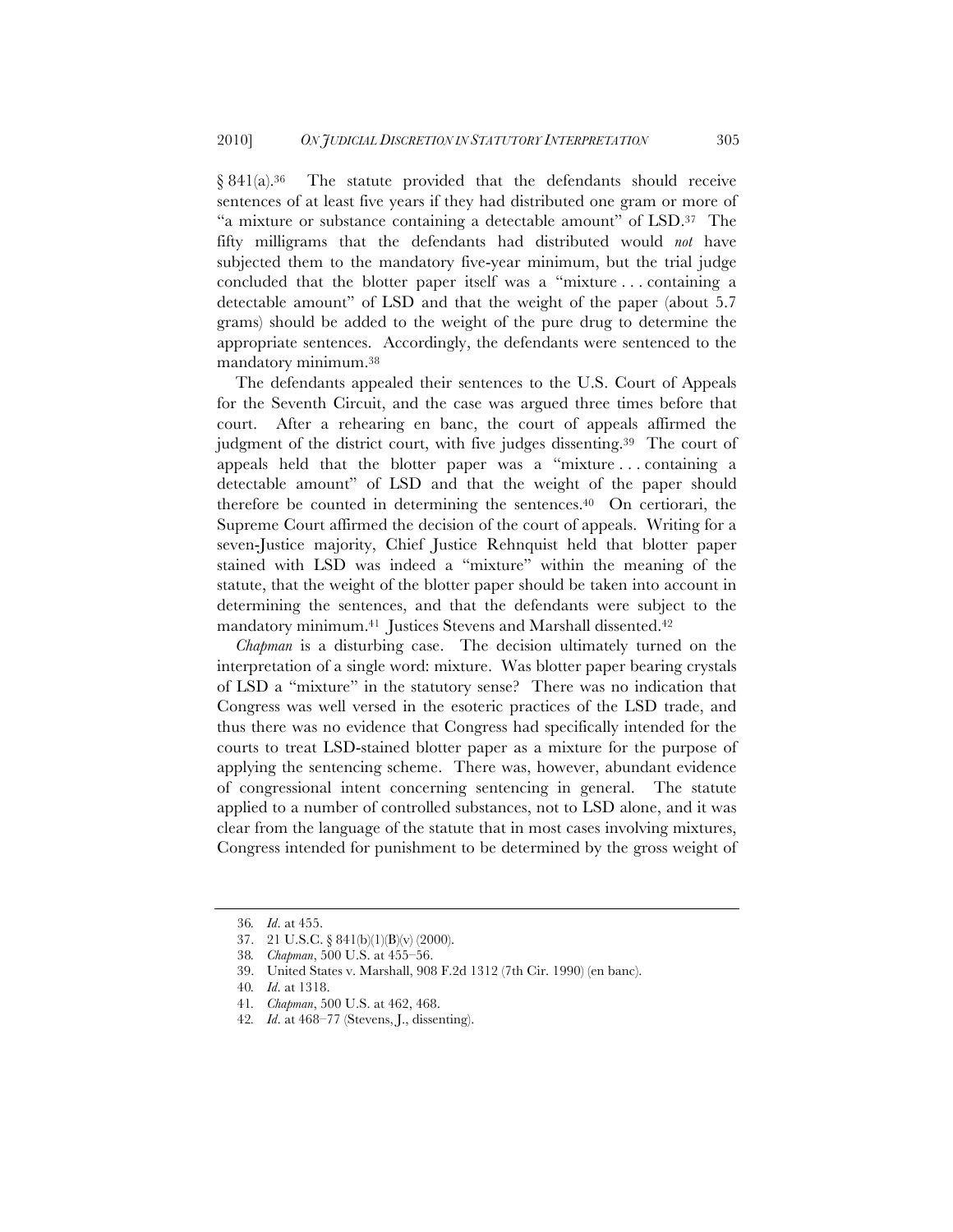the mixture, not by the net weight of the pure drug;<sup>43</sup> however, this did not mean that blotter paper sprinkled with LSD was a mixture. With respect to that specific question, the intentions of Congress were utterly obscure.

If the intended meaning of the word mixture was uncertain, what was the objective meaning of the word? Chief Justice Rehnquist approached this question by invoking the well-settled rule that courts should interpret statutory language according to its "ordinary" meaning.44 He then consulted certain dictionaries, and he discovered two definitions of the word mixture that seemed to fit the case. According to these dictionary definitions, a mixture was a portion of matter consisting of two or more components retaining a separate existence, even though the particles of one were diffused among the particles of the other. Blotter paper bearing crystals of LSD was arguably a mixture in that sense, and Chief Justice Rehnquist so held.45

But this interpretation of the word was not the only plausible interpretation. A reasonably intelligent English speaker would not ordinarily use the word mixture to describe a necktie stained with soup or a napkin stained with cod liver oil, and a plausible argument could be made that a reasonably intelligent English speaker (or legislator) would not ordinarily use the word mixture to describe a piece of blotter paper stained with LSD. It would not be impossible to use the word mixture in that way, but such a usage would be unusual. It would not be ordinary. More appropriate language could easily be found; and if the rules of statutory interpretation require the courts to read statutes in the light of ordinary English usage, as Chief Justice Rehnquist suggested, then a plausible argument could have been made that blotter paper sprinkled with LSD was not a mixture in the statutory sense.

Thus, there were two plausible interpretations of the statute. There was Chief Justice Rehnquist's interpretation, which depended on certain dictionary definitions of the word mixture, and there was a contrary interpretation, which depended on an understanding of ordinary English usage. The Court's task was to choose between these two interpretations. At common law, the "rule of lenity" would have tilted the analysis in the defendants' favor,<sup>46</sup> yet the rule of lenity has apparently lost its force in federal jurisdictions. The present Supreme Court applies the rule

<sup>43</sup>*. See, e.g.*, 21 U.S.C. § 841(b)(1)(A)(i), (ii)(I), (III), (iii), (iv) (2000).

<sup>44</sup>*. Chapman*, 500 U.S. at 462 (majority opinion).

<sup>45</sup>*. Id*. at 461–62.

<sup>46</sup>*. See* United States v. Bass, 404 U.S. 336, 347–48 (1971) (cautioning against the punishment of criminal defendants when resolving statutory ambiguity); United States v. Fisher, 6 U.S. (2 Cranch) 358 (1805). *See generally* Lawrence M. Solan, *Law, Language, and Lenity*, 40 WM. & MARY L. REV. 57 (1998).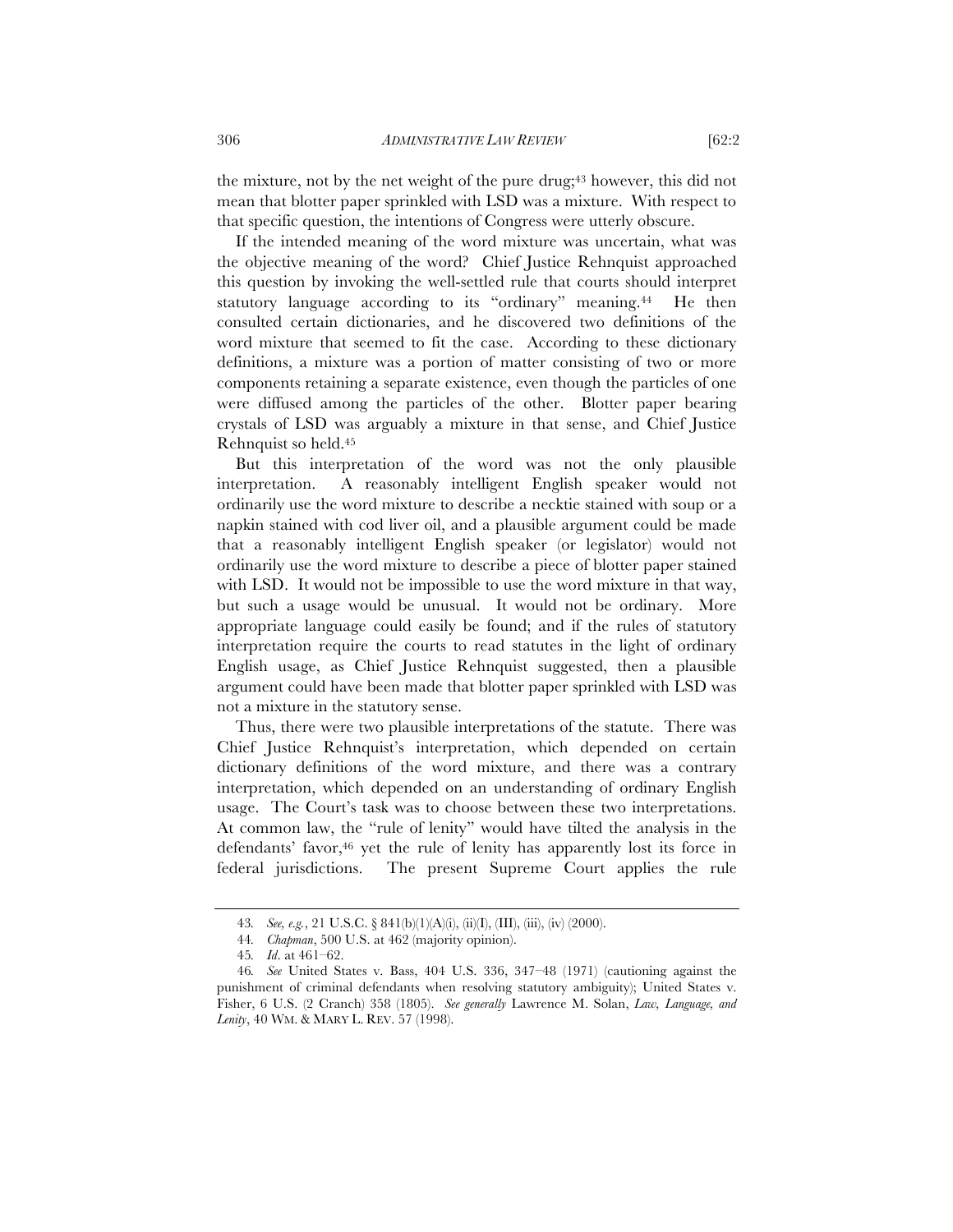erratically or not at all, and Chief Justice Rehnquist simply refused to apply it in *Chapman*.47

The defendants in *Chapman* made one additional argument that deserves to be mentioned here. They claimed broadly that the statutory scheme was so problematic that major surgery was required. As written, the statute was likely to produce irrational disparities in sentencing. Two drug dealers who sold precisely the same number of doses of LSD might receive substantially different sentences, depending on the weight of the mixtures they chose to employ, and drug kingpins who sold significant quantities of the pure drug might receive lesser sentences than street-level pushers who sold the drug at retail diluted in heavy mixtures of one kind or another. The defendants argued that these potential disparities were so irrational that the constitutionality of the statute was in doubt, and they invited the Court to interpret the statute in such a way as to avoid the constitutional issue. In effect, they asked the Court to read the word mixture out of the statute in cases involving LSD, so that punishment in such cases would turn on the net weight of the pure drug, not the gross weight of any mixture with which the drug was connected.48 This interpretation would have made it unnecessary for the Court to decide whether blotter paper sprinkled with LSD was a mixture in the statutory sense. The dissenting judges in both the Supreme Court and the court of appeals were inclined to adopt this approach,49 but a majority of the judges in both courts were unimpressed by the constitutional argument, and left the statute as they found it.50

At the end of the day, with the constitutional question pushed conveniently to one side, the Court was obliged to make an unappealing choice between two equally plausible interpretations of an awkward statutory text. According to one interpretation, blotter paper sprinkled with LSD was a mixture. According to another interpretation, blotter paper sprinkled with LSD was not a mixture. Given the demise of the rule of lenity, there was no persuasive conventional reason to prefer either of these interpretations over the other, yet seven Justices suppressed all doubt and insisted that blotter paper was a mixture, even though the defendants' liberty hung in the balance. The reasons given by the Court for preferring this interpretation were so thin that the judgment looks almost arbitrary. Indeed, if the Court had simply flipped a coin and decided the case on that basis, the result would have been just as convincing, and the process would have been far more efficient. *Chapman* dishonors the law because it allowed

<sup>47</sup>*. Chapman*, 500 U.S. at 464.

<sup>48</sup>*. See id*. at 464–67.

<sup>49</sup>*. See id*. at 473–77 (Stevens, J., dissenting); United States v. Marshall, 908 F.2d 1312, 1333 (7th Cir. 1990) (en banc) (Posner, J., dissenting).

<sup>50</sup>*. Chapman*, 500 U.S. at 468 (majority opinion).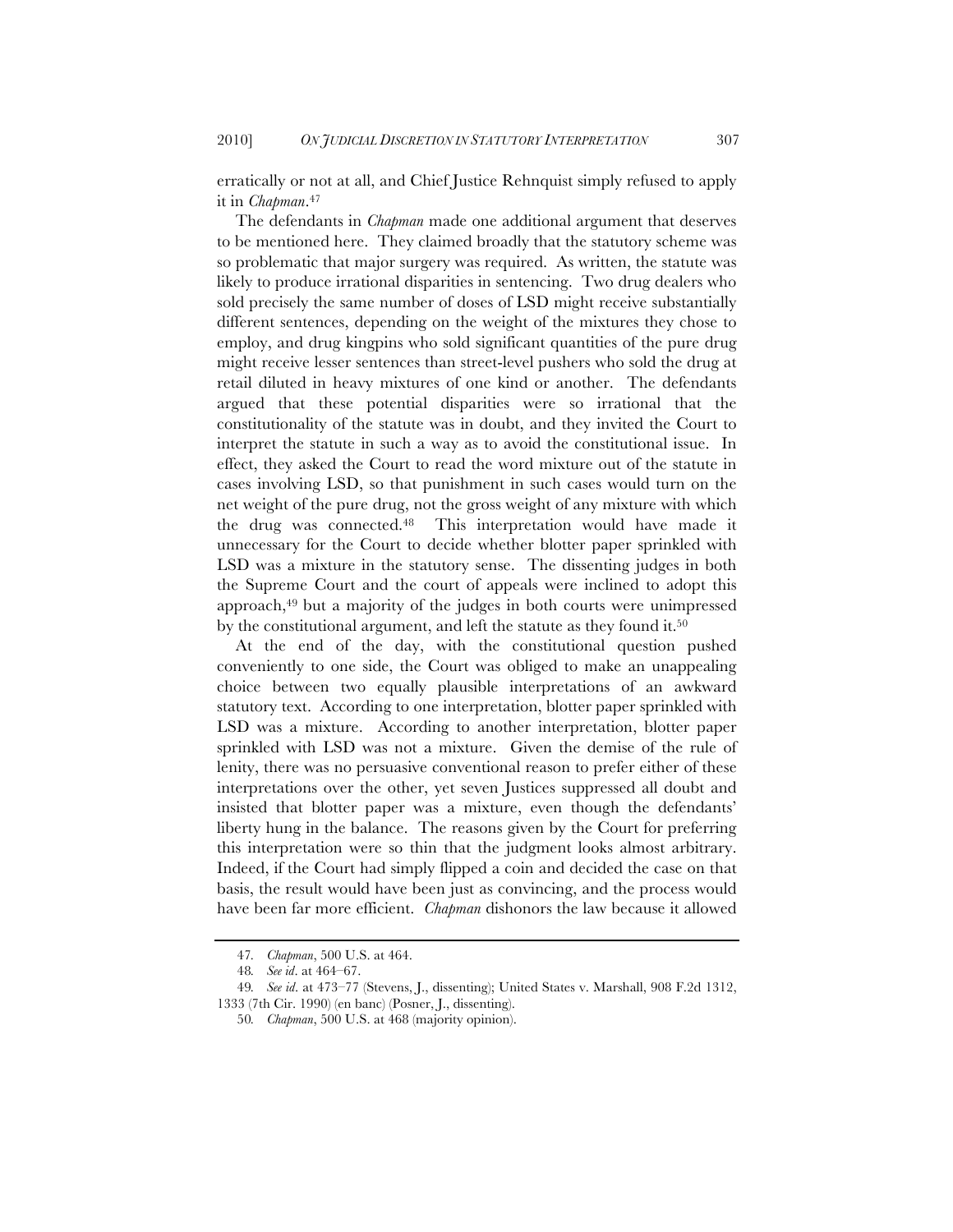#### III. ALTERNATIVES TO THE CONVENTIONAL THEORIES

There are powerful reasons to resist any change in the conventional way of thinking about statutory interpretation. People who believe in the rule of law take comfort in the grand propositions upon which the conventional theories rest: that a statute's meaning is determined primarily by the form of the statutory text or by the legislature's intentions, policies, and purposes, or by both; that the courts should interpret statutes by giving weight to these legislatively created things, together with preexisting rules of law and interpretation; and that the process of statutory interpretation, which inevitably involves judgment, is nonetheless a process of legal reasoning, which is grounded ultimately in a set of legally prescribed considerations.

Just as there are powerful reasons to resist any change in the conventional way of thinking, there are powerful reasons to press for change. The twin problems of arbitrariness and obfuscation, which are exemplified dramatically in cases such as *Chapman* and *Ledbetter*, are very grave indeed. The rule of law would be substantially strengthened, not weakened, if a way could be found to ameliorate these difficulties.

It would be useful to reexamine the core proposition stated above—that statutory interpretation is "a process of legal reasoning, grounded in a set of legally prescribed considerations." This proposition is a fair description of what statutory interpretation is and ought to be in most cases, but it overstates the power of conventional interpretive methods. In some cases, conventional methods do not support case-specific interpretation. They may establish boundaries for choice, but they do not always determine the choice itself. In such cases, the courts must rely on something other than legal reasoning in the conventional sense, and our theories of statutory interpretation should grant them the liberty to do precisely that. Indeed, there are precedents for a more flexible conception of the interpretive function in certain contexts, and it would be useful to take note of them before developing the argument further.

#### *A. The "Portal-to-Portal" Case*

During the early decades of the twentieth century there was a bitter dispute between iron miners and the owners of iron mines in the southeastern United States.51 The dispute concerned the method by which the owners calculated the miners' wages. The miners began work each day

<sup>51</sup>*. See* Tenn. Coal, Iron & R.R. Co. v. Muscoda Local No. 123, 321 U.S. 590, 592–97 (1944).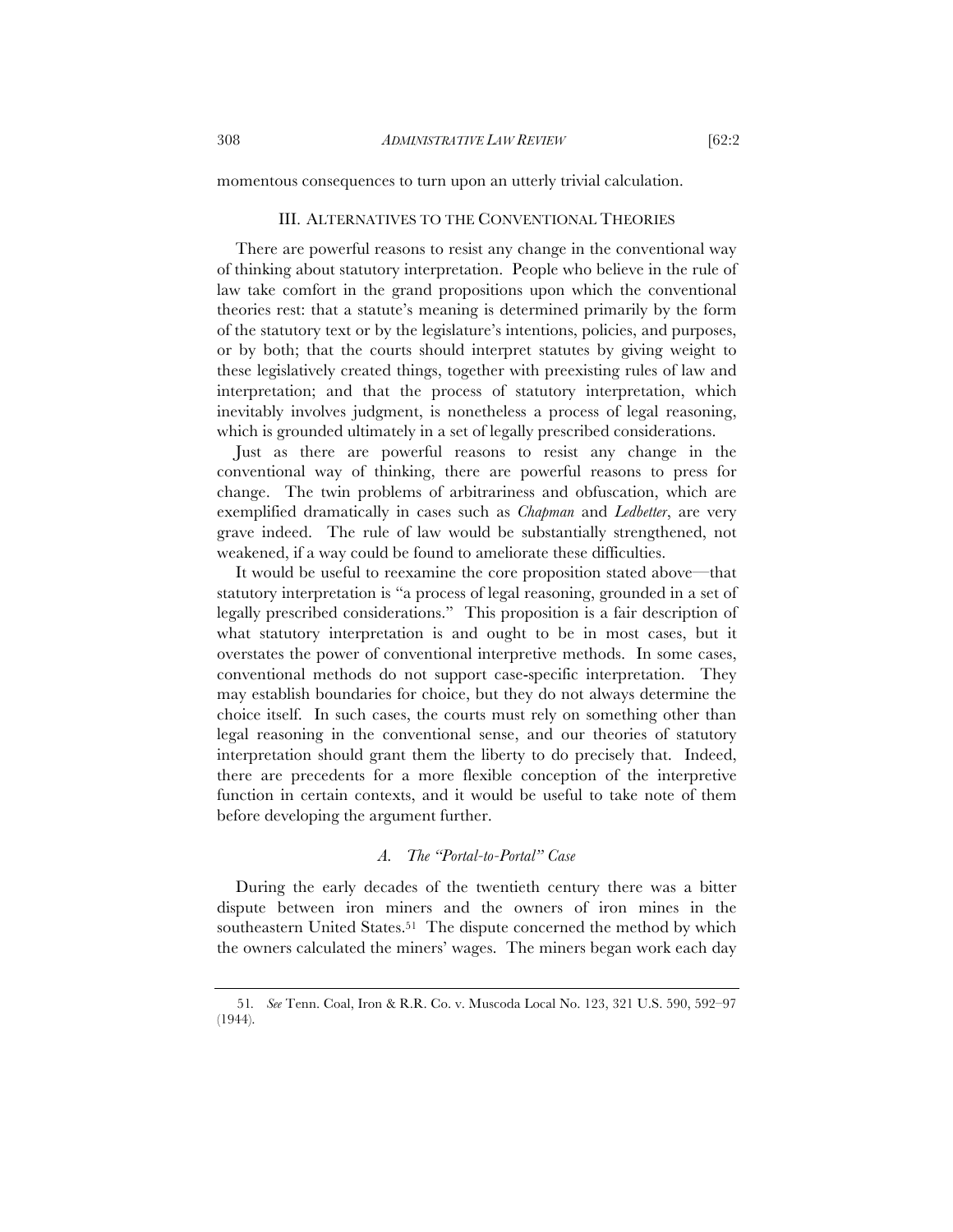by arriving at the mine, changing into working clothes, and collecting tools and equipment. They then proceeded to the "portal" of the mine, and from there they were transported underground to the "working face" of the mine, where they performed mining operations. At the end of the day they were transported back to the surface of the mine, where they stowed their tools, bathed, changed clothes, and returned to their homes. The mining companies followed the practice of paying the miners only for the work performed on the working face of the mine. They did not pay the miners for activities at the surface of the mine, and they did not pay them for the time they spent traveling within the mine to and from the working face. The miners, for their part, wanted to be paid for all of their activities and all of their time at the mine, and as a result, there was substantial unrest within the mining industry in the Southeast during the early decades of the twentieth century.52

The Fair Labor Standards Act (FLSA), enacted in 1938, provided that if an employee's "workweek" exceeded a certain maximum number of hours (forty-four, forty-two, or forty, depending on the circumstances), the employee was entitled to receive overtime pay at a rate of one and one-half times the employee's ordinary rate of compensation.<sup>53</sup> How did this requirement affect the wage-payment practices in the iron mines? The miners usually spent about eight hours a day on the working face of the mine. If, for purposes of the FLSA, their workweek included only the hours they spent on the working face, then they were entitled to receive no overtime compensation; but if their workweek included the time they spent in activities at the surface of the mine, or if it included the time they spent traveling within the mine to and from the working face, then the statutory maximum would be exceeded, and they would be entitled to receive overtime pay.

The Tennessee Coal, Iron, and Railroad Company and other mining companies brought a declaratory judgment action against certain mining unions to determine the effect of the FLSA on pay practices in the mining industry.54 The companies argued that it was customary within the industry to measure the miners' workweek by the time spent on the working face of the mine, that this custom had guided wage negotiations in the industry for a number of years, and that Congress must have intended to affirm this custom when it enacted the FLSA.55 The unions argued that for purposes of the FLSA the miners' workweek included all of the time the

<sup>52</sup>*. Id*. at 601–02.

<sup>53.</sup> Fair Labor Standards Act of 1938 § 7(a), 29 U.S.C. § 207(a)(1) (2006).

<sup>54</sup>*. Tenn. Coal, Iron & R.R. Co.*, 321 U.S. at 592.

<sup>55</sup>*. Id.* at 600–01.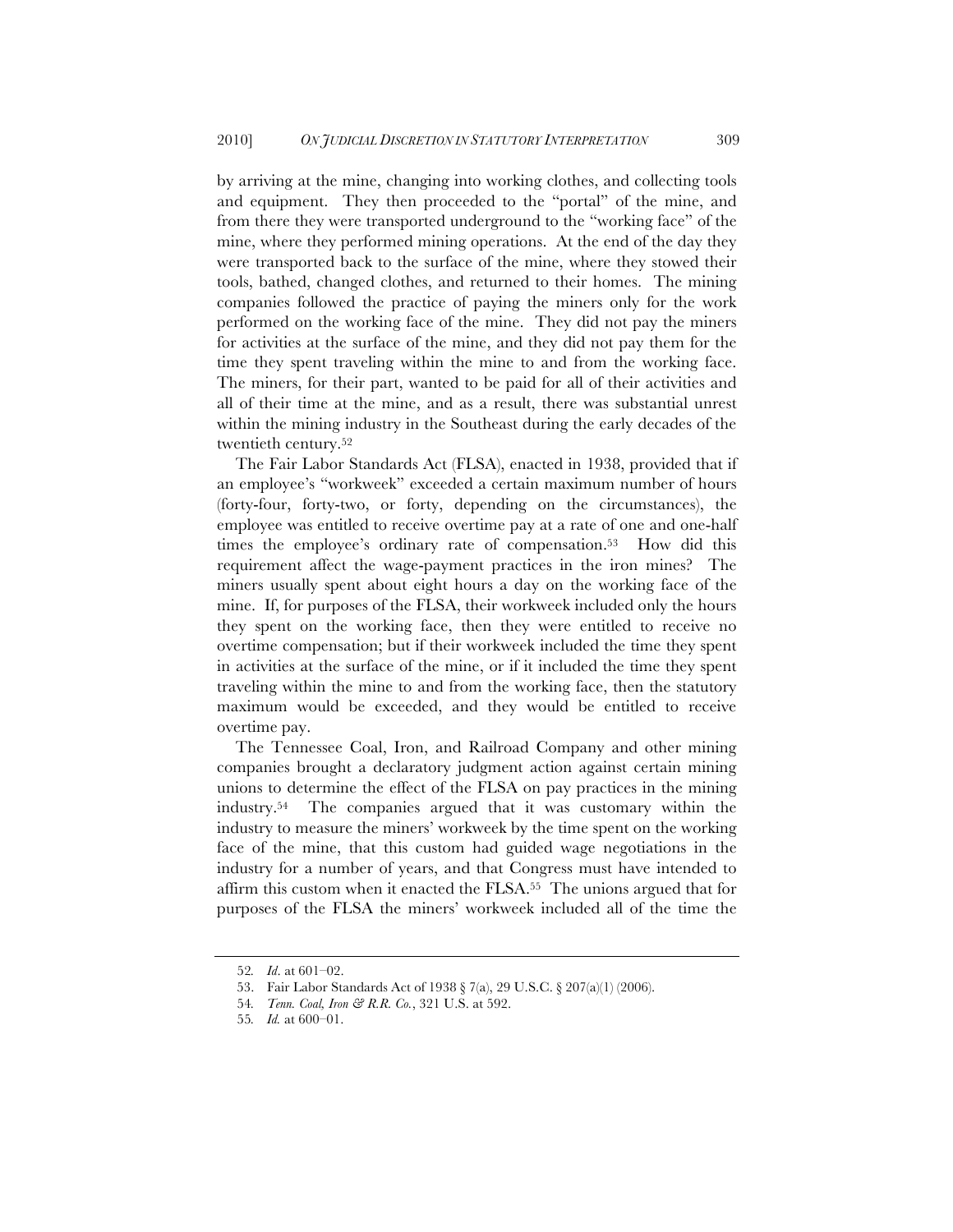miners spent at the mine, not just the time they spent on the working face.56 The unions insisted that the miners were therefore entitled to overtime pay.

After a lengthy trial, the district court ruled in favor of the miners. Sitting without a jury, the district court found that the miners' travel time, as well as the time they spent at the surface of the mine obtaining and returning equipment, should be counted in determining the length of their workweek under the FLSA.57 The companies appealed. The U.S. Court of Appeals for the Fifth Circuit partially affirmed and partially reversed the district court's judgment. The court of appeals agreed that travel time within the mine should be included in the calculation of the miners' workweek, along with the time the miners spent on the working face of the mine, but the court of appeals held that the time the miners spent obtaining and returning tools and equipment at the surface of the mine should be excluded from the calculation. In short, the court of appeals held that the miners' workweek should be calculated on a "portal-to-portal" basis.58

Thus, three different interpretations of the FLSA emerged over the course of the litigation. The unions claimed, and the district court found, that the miners' workweek included most of the time the miners spent at the surface of the mine and all of the time they spent within the mine. The court of appeals excluded the time the miners spent at the surface of the mine but included everything else. The mine owners took the most restrictive view: The workweek included only the time the miners spent on the working face of the mine. When the case reached the Supreme Court, the problem was to determine which one of these interpretations of the FLSA was correct.59

Seven of the nine Justices who heard the case took a conventional approach to the problem. Five of the Justices held that the portal-to-portal concept was consistent with the statutory language and the intentions and policies of Congress.60 Two of them argued, to the contrary, that Congress must have intended for the FLSA to confirm the traditional pay practices in the iron mines, which credited the miners only for work done on the working face of the mine. These two Justices dissented.61

The two remaining Justices, Justices Frankfurter and Jackson, concurred

<sup>56</sup>*. Id*. at 592–93.

<sup>57</sup>*. Id.* at 593.

<sup>58</sup>*. Id*.

<sup>59.</sup> After the case reached the Supreme Court, the unions abandoned their claim that the "workweek" included time spent on the surface of the mine. Thus, the Court was called upon to decide between the "portal-to-portal" concept adopted by the court of appeals and the mine owners' contention that the "workweek" included only time spent on the "working face." *See id*. at 593 n.4.

<sup>60</sup>*. Id*. at 602.

<sup>61</sup>*. Id*. at 606–19 (Roberts, J., dissenting).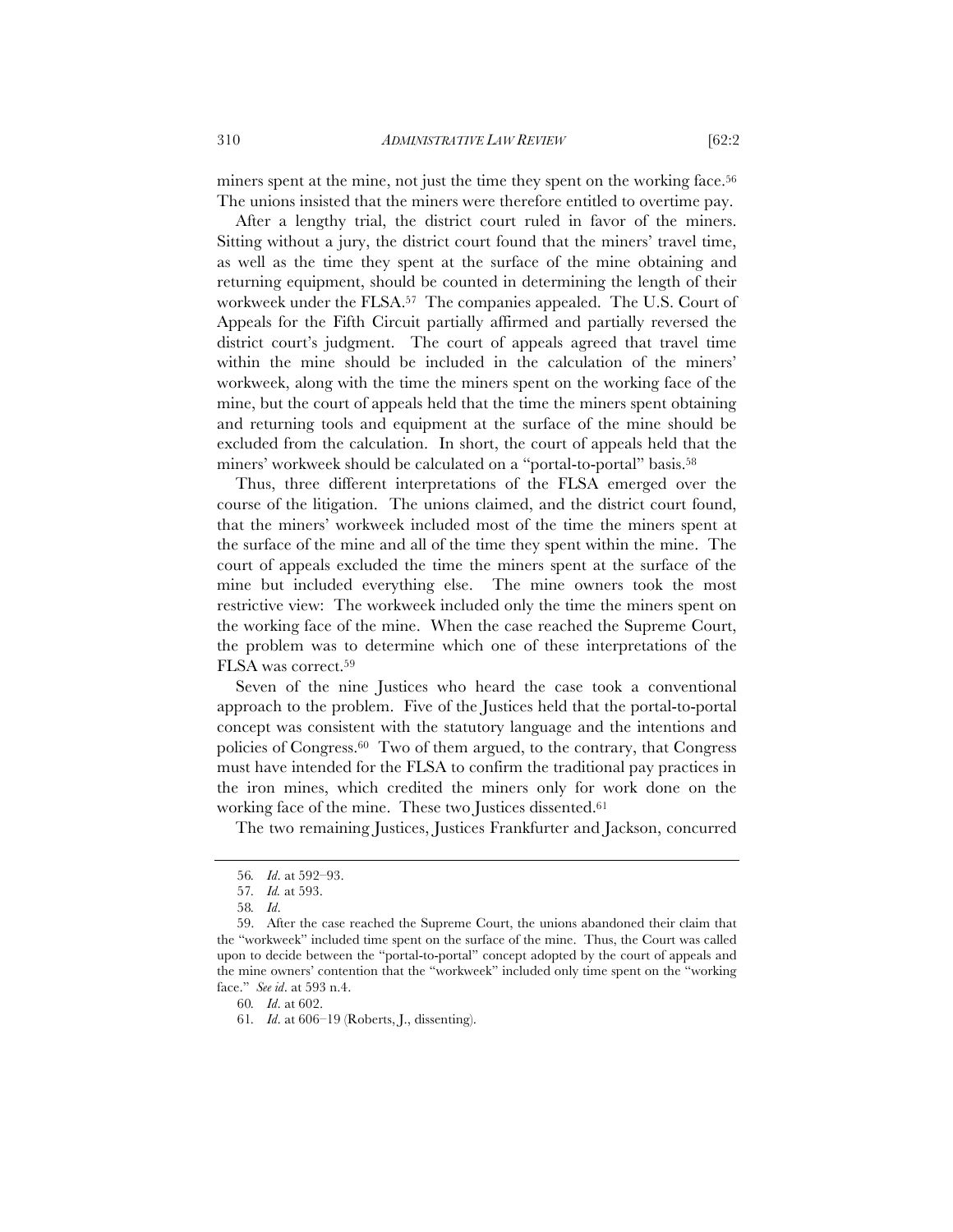in the judgment, and they took an unconventional approach to the problem. Justice Frankfurter noted that the concept of a workweek was colloquial and that the term had no technical meaning.62 He observed with apparent regret that Congress had created no administrative agency with authority to resolve interpretive issues arising under the FLSA.63 This meant that the task of applying the imprecise language of the statute to "the multifarious situations in American industry" inevitably fell to the courts.64 He then opined, remarkably, that even though the meaning of the word workweek had to be determined through "judicial proceedings," the question was *not* one of law; instead, it was one of fact.<sup>65</sup> The composition of the miners' workweek was to be determined in the lower courts as a matter of fact, and the findings of the lower courts as to the facts were not to be disturbed on appeal as long as they were supported by the evidence. The district court had conducted an extensive trial and had made careful findings with respect to the question of travel time. Those findings, which the circuit court had substantially approved, were supported by the evidence, and they were conclusive*.* Therefore, according to Justice Frankfurter, the judgment below must be affirmed.66

Justice Jackson agreed with Justice Frankfurter. He said that the case probably did not present "any question of law."67 When Congress enacted the FLSA, it probably considered that "a workweek in fact should be a workweek in law"; therefore, any judicial determination of the issue was factual in nature and case-specific.68 A decision in one case would not govern any other case, "for each establishment and industry stands on its own conditions."69 Justice Jackson then noted that the district court had made extensive findings of fact that were supported by the evidence. He said that he would affirm the judgment below on the basis of these "controlling facts."70

In other words, Justice Frankfurter and Justice Jackson did not attempt to define the word *workweek* as a matter of law. In the opinion of these Justices, the usual considerations—the objective meaning of the statutory language, the legislature's intentions, policies, and purposes, and the traditional rules of interpretation—were apparently indeterminate in this case. This did not mean that the statute was an empty vessel. Frankfurter

<sup>62</sup>*. Id*. at 604 (Frankfurter, J., concurring).

<sup>63</sup>*. Id.*

<sup>64</sup>*. Id.*

<sup>65</sup>*. Id.*

<sup>66</sup>*. Id.*

<sup>67</sup>*. Id.* (Jackson, J., concurring).

<sup>68</sup>*. Id.* at 605.

<sup>69</sup>*. Id.*

<sup>70</sup>*. Id.* at 606.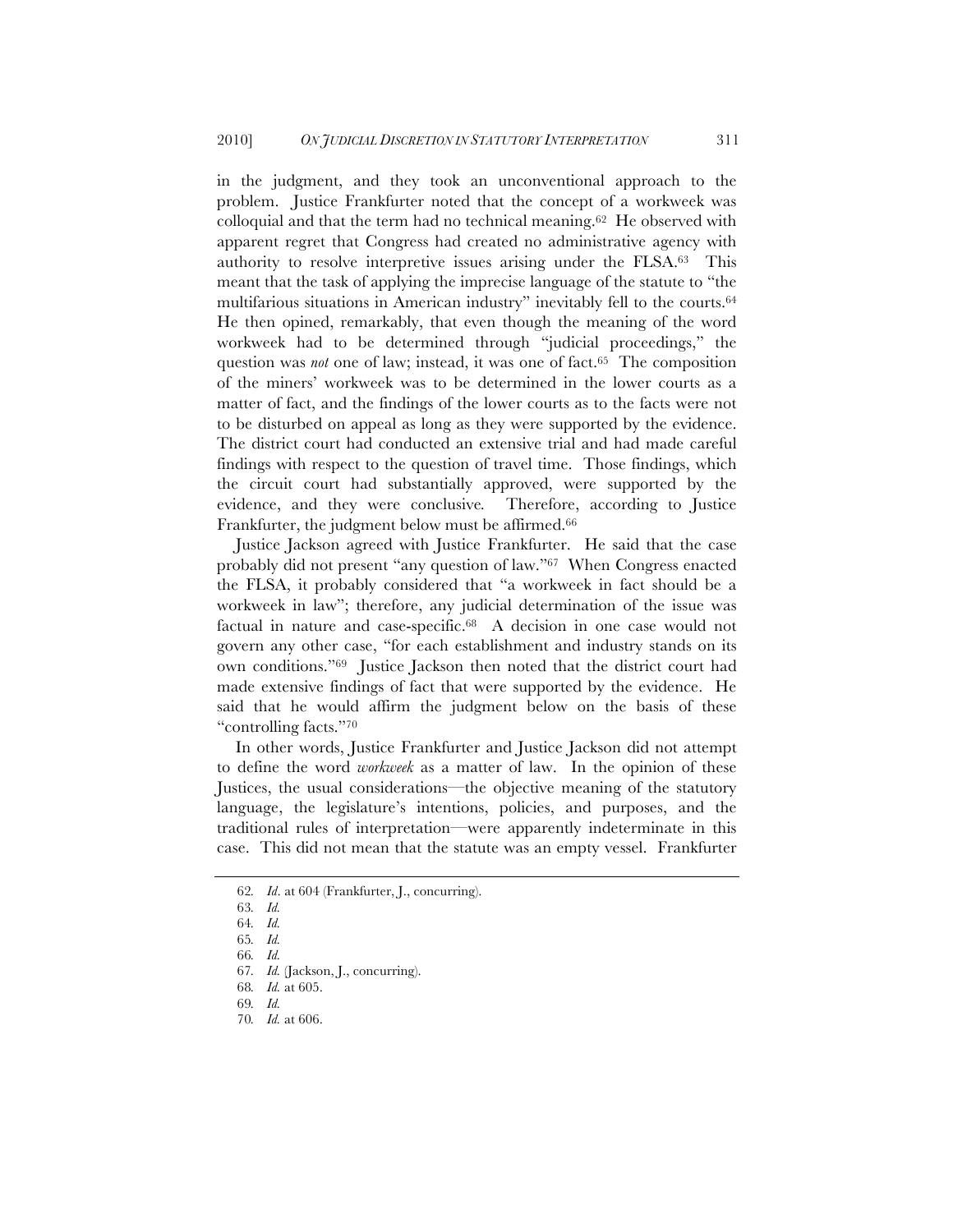and Jackson surely would have objected if the lower courts had found that

the miners' workweek included leisure time spent at home. But they granted the lower courts considerable latitude within the limits established by the general concept of a workweek, and they agreed that the lower courts could resolve the issue on the basis of considerations that did not involve legal reasoning in the conventional sense.

#### *B. Administrative Discretion in Statutory Interpretation*

Justices Frankfurter and Jackson did not invent the idea that the conventional methods of statutory interpretation are sometimes indeterminate and that the precise meaning of a statute may sometimes depend on something other than legal reasoning. Indeed, there is an important field of law in which this idea, or something very much like it, has been accepted for a very long time. Within the field of administrative law, there are various doctrines that sometimes make statutory interpretation a matter of administrative discretion.

These doctrines were first introduced into American law as a critique of traditional interpretive methods. Consider, for example, an early trade regulation case, *FTC v. Gratz*.71 During the 1910s the firm of Warren, Jones & Gratz (WJ&G) was in the business of selling various materials that were used in the marketing of cotton fiber, including steel "ties," which were used to bind cotton bales, and jute "bagging," which was used to wrap cotton bales. The Carnegie Steel Company manufactured the steel ties, and WJ&G was the Carnegie Steel Company's exclusive selling agent nationwide. WJ&G required its customers to purchase a prescribed quantity of jute bagging with every purchase of steel ties. In other words, if a customer wanted to buy steel ties, it had to buy a certain quantity of jute bagging as well.72

WJ&G led a quiet life until Congress passed the Federal Trade Commission Act (Act) in 1914.73 The Act declared that "unfair methods of competition" were "unlawful," and it created a new administrative agency, the Federal Trade Commission (FTC), to enforce its provisions.74 It authorized the FTC to issue complaints against persons who employed "unfair methods of competition in commerce,"75 and in 1917 the FTC issued such a complaint against WJ&G and others, alleging that WJ&G had

<sup>71.</sup> 253 U.S. 421 (1920).

<sup>72</sup>*. Id*. at 428.

<sup>73.</sup> *Id.* at 422; *cf.* 15 U.S.C. §§ 41–45 (2006) (current version of the Federal Trade Commission Act).

<sup>74</sup>*. Gratz*, 253 U.S. at 422 (quoting the original Federal Trade Commission Act).

<sup>75</sup>*. Id.*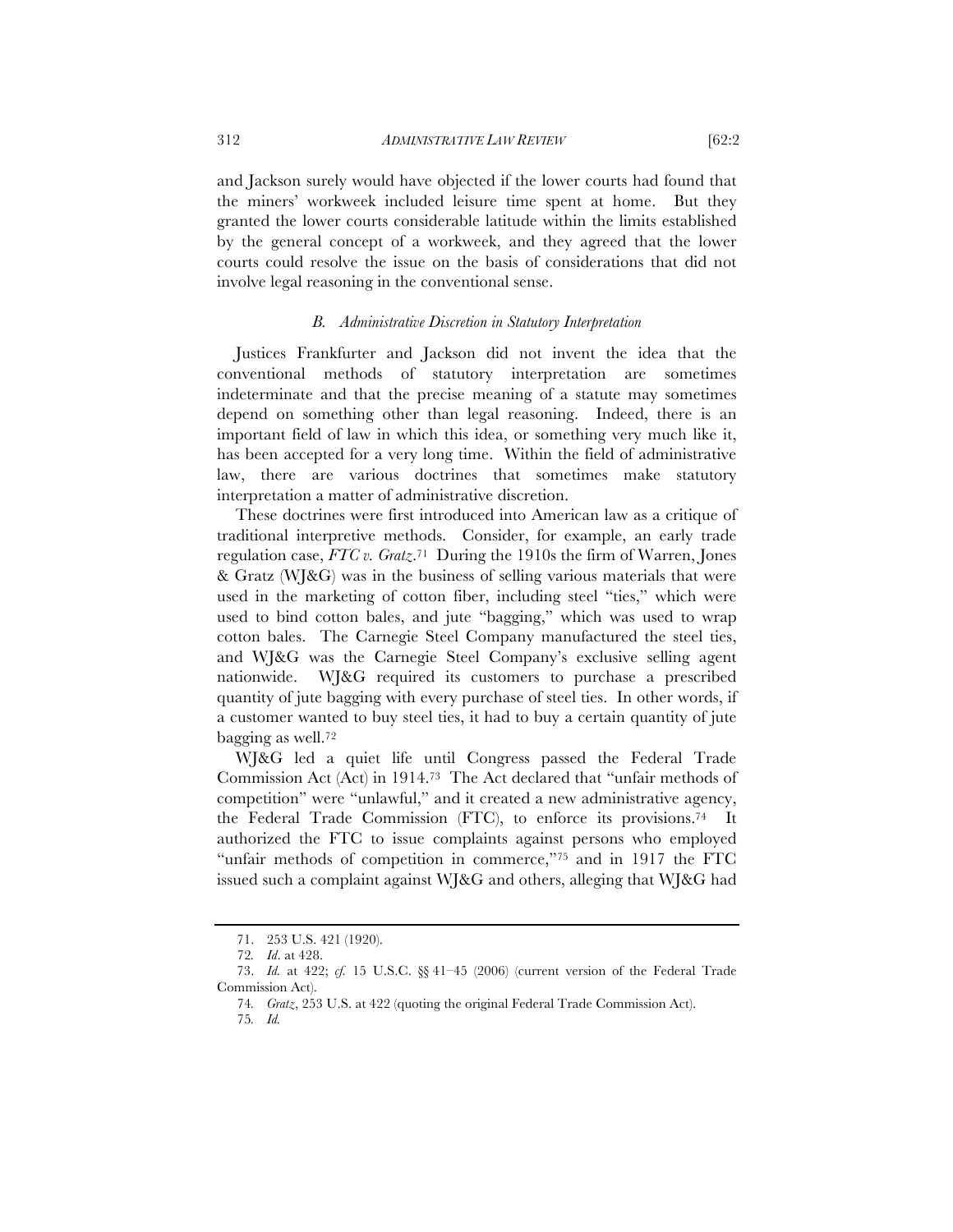violated the Act by tying the sale of steel ties to the sale of jute bagging. The FTC conducted an administrative hearing, as the Act required. It made detailed findings concerning WJ&G's policy, and on the basis of these findings it issued a cease and desist order requiring WJ&G to abandon its policy.76

Seeking relief from the FTC's order, WJ&G petitioned the U.S. Court of Appeals for the Second Circuit. The Second Circuit annulled the order, and the FTC then appealed to the Supreme Court. The Supreme Court affirmed the Second Circuit's decision. It held that the FTC's complaint against WJ&G was insufficient on its face and that the cease and desist order therefore lacked a proper legal foundation.77 Justice McReynolds, a notable conservative, delivered the opinion of the Court. Justice Brandeis, a formidable progressive, filed a lengthy dissent.

Justice McReynolds's majority opinion was entirely traditional in terms of interpretive methodology. After stating the case, he made three quick points. First, he said that it was necessary for the Court to determine the meaning of the statutory phrase "unfair methods of competition." In his view the Court, not the FTC, should have the last word concerning that issue.78 Second, he said that the phrase *unfair methods of competition* referred to practices that were condemned by the common law; it did not refer to methods of competition "never heretofore regarded as opposed to good morals because characterized by deception, bad faith, fraud or oppression, or as against public policy because of their dangerous tendency unduly to hinder competition or create monopoly."<sup>79</sup> Third, he said that the FTC's complaint contained no allegation of deception, misrepresentation, or oppression, and no allegation of monopoly with respect to the sale of steel ties or jute bagging—in short, no allegation of anything that would constitute an "unfair method of competition" in the common law sense.80 Thus, the complaint was flawed, the administrative procedure was defective, and the cease and desist order was invalid.

Embedded in this argument was the ancient assumption that courts should interpret statutory language in light of the common law. Justice McReynolds believed that the phrase *unfair methods of competition* had a specific common law meaning and that the FTC's jurisdiction therefore extended only to practices that constituted "unfair competition" in the common law sense. Furthermore, he thought that the Act should be interpreted to require the FTC to follow a procedure akin to that which

<sup>76</sup>*. Id.* at 429–30 (Brandeis, J., dissenting).

<sup>77</sup>*. Id*. at 429 (majority opinion).

<sup>78</sup>*. Id*. at 427.

<sup>79</sup>*. Id*.

<sup>80</sup>*. Id*. at 428.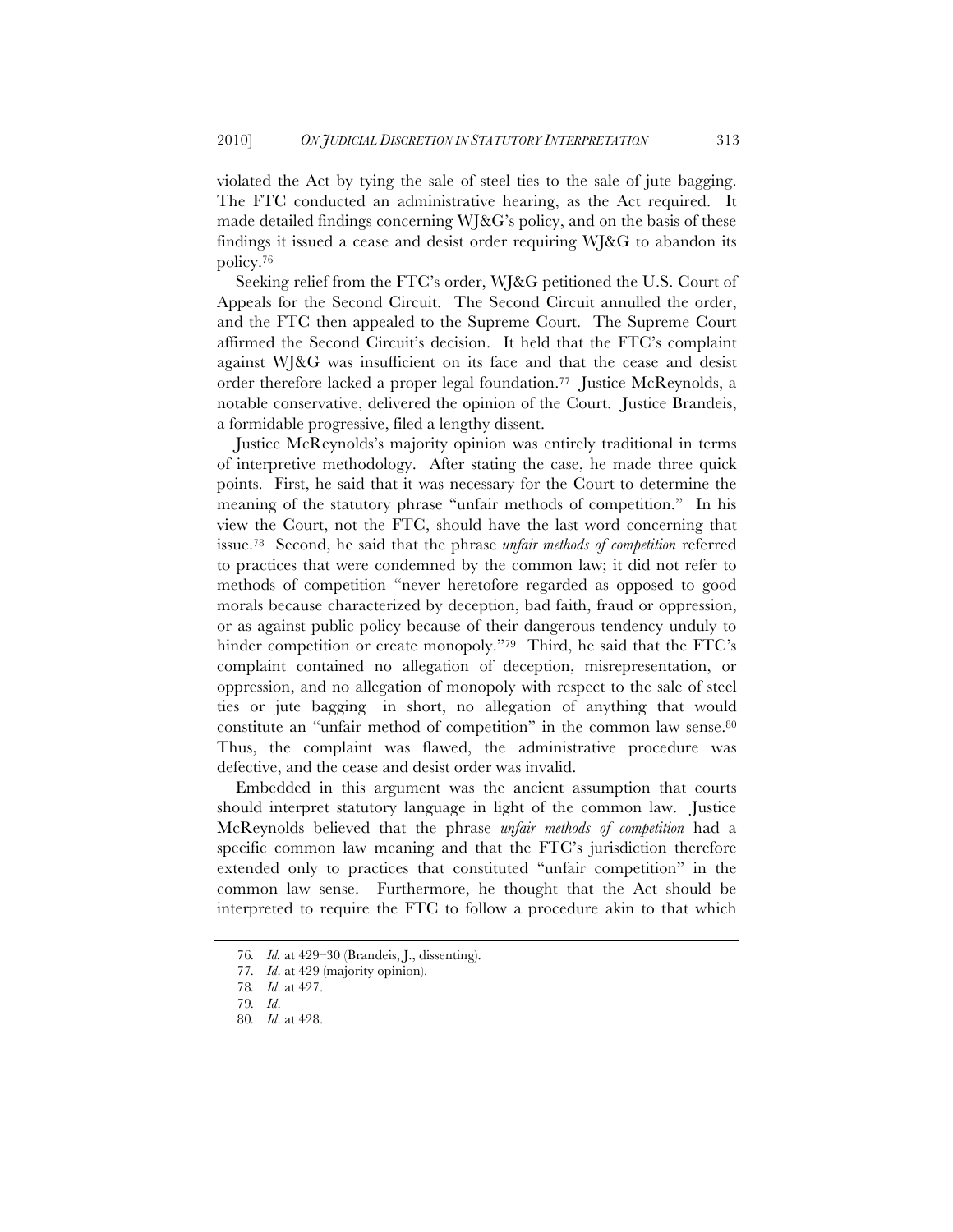was followed in the common law courts. At common law, according to traditional principles, it was necessary for a complaint to contain specific factual allegations showing that a cause of action existed. If a complaint simply gave notice of a claim without alleging facts sufficient to constitute a cause of action, it was legally defective. The FTC's complaint against WJ&G was insufficient when viewed in that light. It simply stated that the tying policy was "an unfair method of competition." It did not allege facts sufficient to establish a cause of action for monopoly, fraud, or oppression.

If Justice McReynolds's opinion was traditional in terms of its methodology, Justice Brandeis's dissenting opinion was a model of modernity. It resolved every interpretive issue by referring neither to the statutory text nor to the common law, but to the legislative history of the Act and to the decisions, interpretations, and customary practices of federal administrative agencies.81 Justice Brandeis relied extensively on the reports of the relevant congressional committees, the publications of the Federal Bureau of Corporations, and the procedures of the Interstate Commerce Commission, and he made four main points. First, he said that Congress intended the Act to create a *novel* procedure that could address trade practices that were beyond the reach of traditional law.82 Second, he said that the Act did not explicitly or implicitly require an FTC complaint to contain specific factual allegations such as those required in pleadings at common law. An administrative complaint under the Act would be sufficient, in his view, if it contained "a plain statement of the thing claimed to be wrong so that the respondent may be put upon his defence."83 Third, he said that the Act did not define *unfair methods of competition* but left that matter to be determined by the FTC, *not* by the courts.<sup>84</sup> Finally, and most importantly, he said that if the FTC had decided in a formal trial-type hearing that a certain trade practice constituted an unfair method of competition, the role of the courts was simply to determine whether the FTC's decision was reasonable in light of the FTC's findings of fact. It was not for the courts to decide the matter anew through a process of legal reasoning.85 The FTC had discretion to determine the effective legal meaning of the Act within appropriate legal bounds.

Justice Brandeis's argument was essentially an argument about the delegation of legislative or quasi-legislative power to the FTC. The operative statutory language—"unfair methods of competition"—had a common law meaning, to be sure, but Justice Brandeis believed that

<sup>81</sup>*. Id*. at 431–41 (Brandeis, J., dissenting).

<sup>82.</sup> *Id*. at 432.

<sup>83.</sup> *Id*. at 430.

<sup>84.</sup> *Id*. at 436.

<sup>85.</sup> *Id*. at 437–38.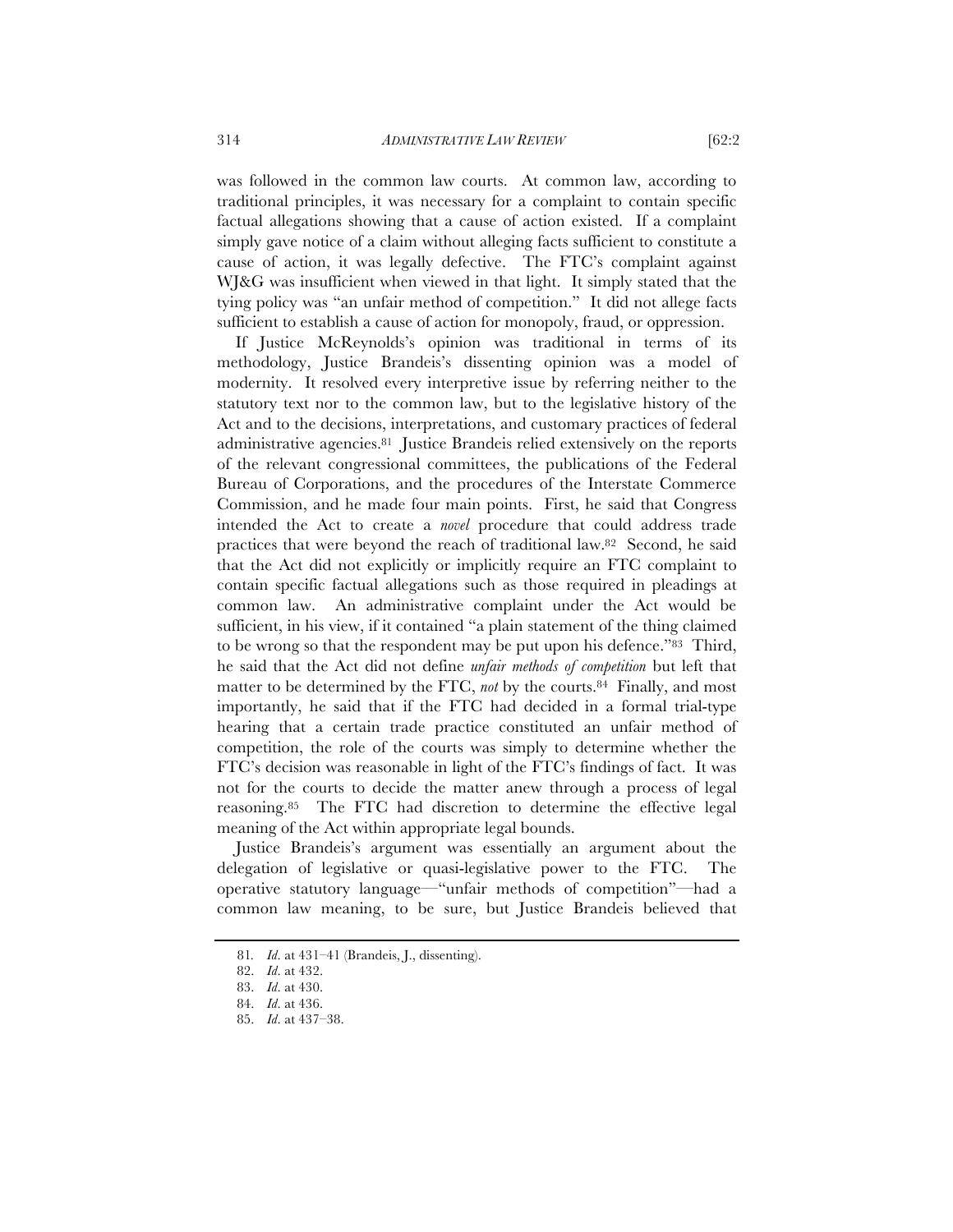Congress intended to give the FTC power to go beyond the common law to deal with problems that the common law did not adequately address. According to Justice Brandeis, Justice McReynolds's opinion was in error because it mistook the legislative purpose. The Act was designed to promote reform, and the job of defining *unfair methods of competition* therefore fell to the new administrative agency, not to the courts. The courts' role was simply to review the FTC's decisions under the Act to determine whether they were generally within the scope of the statutory grant and supported by the administrative record. The effective meaning of the statute was to be determined by the FTC in the exercise of sound administrative discretion.

Of course, Justice Brandeis lost the argument in *Gratz* and the conservatives won the day, but Brandeis's dissent was a harbinger of things to come. Within a generation or two, as the administrative state grew and matured, Brandeis's way of thinking about the relationship between the federal courts and the federal administrative agencies began to dominate the new field of administrative law. During the middle decades of the twentieth century, the federal courts began to accept the idea that they should defer to administrative interpretation of statutory law in certain circumstances. Moreover, they discovered that there were justifications for judicial deference that did not necessarily involve arguments about delegated legislative power. For example, if it was clear that Congress had considered an agency's interpretation of a statute and had implicitly ratified it through subsequent legislative action or inaction, judicial deference was sometimes appropriate;86 and if a question of interpretation involved a technical matter within the agency's field of expertise, judicial deference was appropriate as a matter of simple prudence.<sup>87</sup>

Two decades ago, in *Chevron U.S.A. Inc. v. Natural Resources Defense Council, Inc.*,<sup>88</sup> the Supreme Court considered and restated the general principles governing judicial deference to administrative interpretation. *Chevron* involved the Clean Air Act Amendments of 1977, which required various states to establish programs to regulate "new and modified major stationary sources" of air pollution.<sup>89</sup> During the Administration of President Reagan, the Environmental Protection Agency (EPA) promulgated regulations

<sup>86.</sup> *See, e.g.*, Bob Jones Univ. v. United States, 461 U.S. 574, 575 (1983) (stating that subsequent congressional action and inaction implicitly ratified IRS's interpretation of the concept of "charity" under the Internal Revenue Code).

<sup>87.</sup> *See, e.g.*, NLRB v. Hearst Publ'ns, Inc., 322 U.S. 111 (1944) (in light of NLRB's expertise, courts should defer to NLRB's interpretation of word *employee* in National Labor Relations Act). *See generally* Skidmore v. Swift & Co., 323 U.S. 134 (1944).

<sup>88.</sup> 467 U.S. 837 (1984).

<sup>89.</sup> 42 U.S.C. § 7502(c)(5) (2006).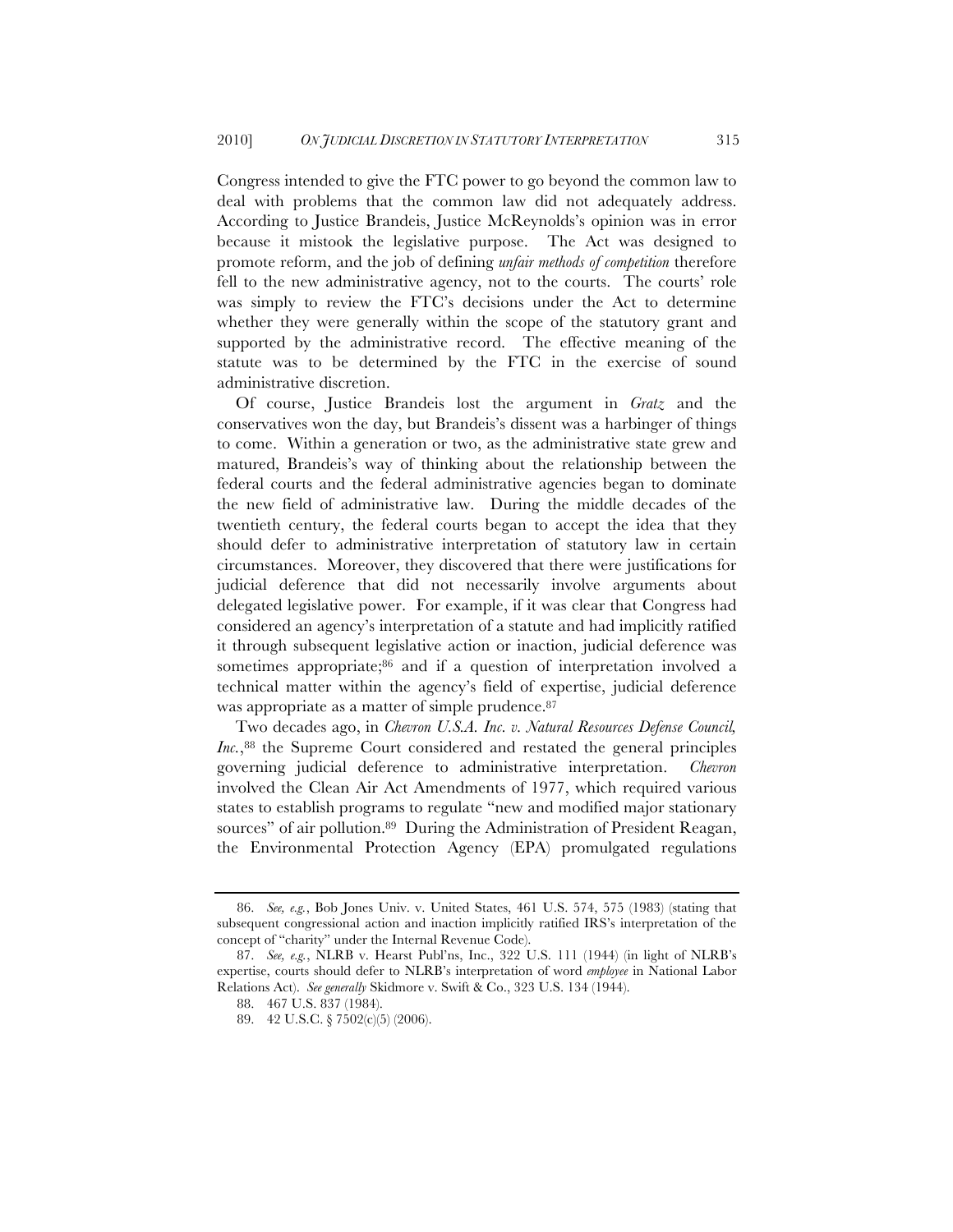implementing this part of the statute.90 These regulations allowed the states to treat multiple pollution-emitting devices (e.g., multiple smokestacks) as a single "stationary source" if they were located within the same plant or installation, and this had the effect of making it easier for polluting companies to comply with the relevant regulatory standards.91 The National Resources Defense Council challenged the EPA's interpretation of the phrase *stationary source*, and when the case came before the Court, the question was whether the Court was obliged to accept the agency's interpretation of the statute or whether it was free to adopt an interpretation of its own.92

Writing for a unanimous Court, Justice Stevens held that judicial deference to the EPA's interpretation was warranted, and in the course of his opinion he proposed a general theory of judicial deference to administrative interpretation which drew on traditional doctrines, even as it appeared to plow new ground. Justice Stevens reasoned that when a litigant questions an agency's interpretation of the statute the agency administers, two issues may arise. The first is "whether Congress has directly spoken to the precise question at issue."<sup>93</sup> If the reviewing court finds that "Congress *has* directly spoken to the precise question at issue" (if the court finds that the legislative intent with respect to that issue is "clear"), then the inquiry comes to an end, "for the court, as well as the agency, must give effect to the unambiguously expressed intent of Congress."94 The second issue arises if the court determines that Congress has *not* "directly spoken to the precise question at issue." In that event, according to Justice Stevens, "the court does not simply impose its own construction on the statute, as would be necessary in the absence of an administrative interpretation."95 Instead, the court asks whether the agency's interpretation is "permissible."96 To affirm the agency, the court need not conclude that the agency's interpretation is the only permissible one or that the court itself would have adopted the agency's interpretation "if the question initially had arisen in a judicial proceeding."97 Rather, the court must defer to the agency's interpretation if the court finds the interpretation to be reasonable.98

Justice Stevens explained that judicial deference to the agency's

<sup>90.</sup> *Chevron*, 467 U.S. at 840.

<sup>91</sup>*. Id.*

<sup>92</sup>*. Id.* at 842–43.

<sup>93</sup>*. Id.* at 842.

<sup>94</sup>*. Id.* at 842–43 (emphasis added).

<sup>95</sup>*. Id.* at 843 (citation omitted).

<sup>96</sup>*. Id.*

<sup>97</sup>*. Id.* at 843 n.11.

<sup>98</sup>*. Id.* at 844–45.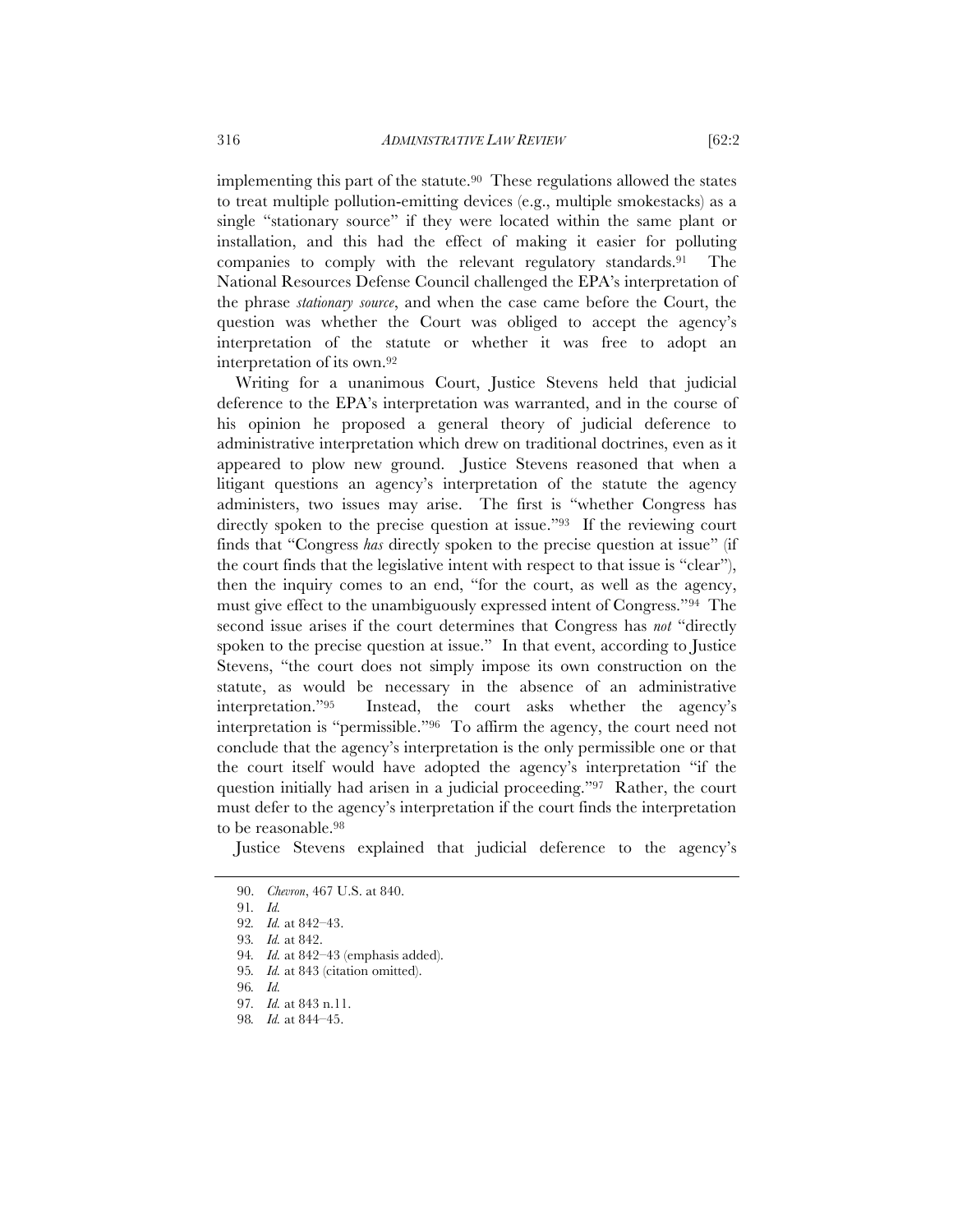interpretation is appropriate in such a case because the court is being asked to decide a question that the law itself does not resolve. Because Congress has *not* directly spoken to the precise question at issue, the question is essentially one of policy, according to Justice Stevens, and questions of policy are best resolved, not by judges, but by political officers in the Executive Branch.99

It is easy to quibble with Justice Stevens's opinion. His analysis of the general issue of judicial deference is reductive and stark.100 Yet his central contention is clearly correct. Like Justice Frankfurter and Justice Jackson in the portal-to-portal case, and like Justice Brandeis in *Gratz*, Justice Stevens recognized that legislative action sometimes creates not a specific rule but a framework for choice, and he was right to insist that such choices must sometimes be made on grounds that are not legally prescribed. In such cases, when an administrative agency has resolved the matter in a reasonable way, the courts are wise to defer to the agency determination.

But how should the courts proceed if there is *no administrative interpretation* of the statute to which they can defer?

#### IV. A PROPOSAL

Consider the hypothetical posed at the beginning of this Article. A court is presented with a difficult question of statutory interpretation*.* There are two plausible interpretations of the statute, *A* and *B*. Conventional interpretive considerations are in equipoise, and the court cannot persuade itself that either interpretation is preferable to the other on conventional grounds. Assume further that there is no reasonable administrative interpretation of the statute to which the court can defer, as in *Chevron*, and that the question cannot properly be treated as a one of "fact," to be decided by the finder of fact on a case-by-case basis, as Justices Frankfurter and Jackson proposed in the portal-to-portal case. How should the court resolve the issue? Which interpretation of the statute should the court prefer, *A* or *B*?

Only two courses of action are open to the court in such a case, given the

<sup>99</sup>*. Id.* at 865–66.

<sup>100.</sup> His distinction between two kinds of cases—those in which Congress has "directly spoken to the precise question at issue," and those in which Congress has *not* "directly spoken to the precise question at issue"—is too simplistic. Even when Congress has not "directly spoken to the precise question at issue," it is sometimes possible to find persuasive legal reasons to interpret a statute one way or another. The absence of evidence of specific legislative intent does not inevitably convert a question of interpretation into a question of "policy," as Justice Stevens seems to suggest. Persuasive *legal* interpretation can still occur. That, at any rate, has been the traditional assumption, and it is a valid assumption, in my view.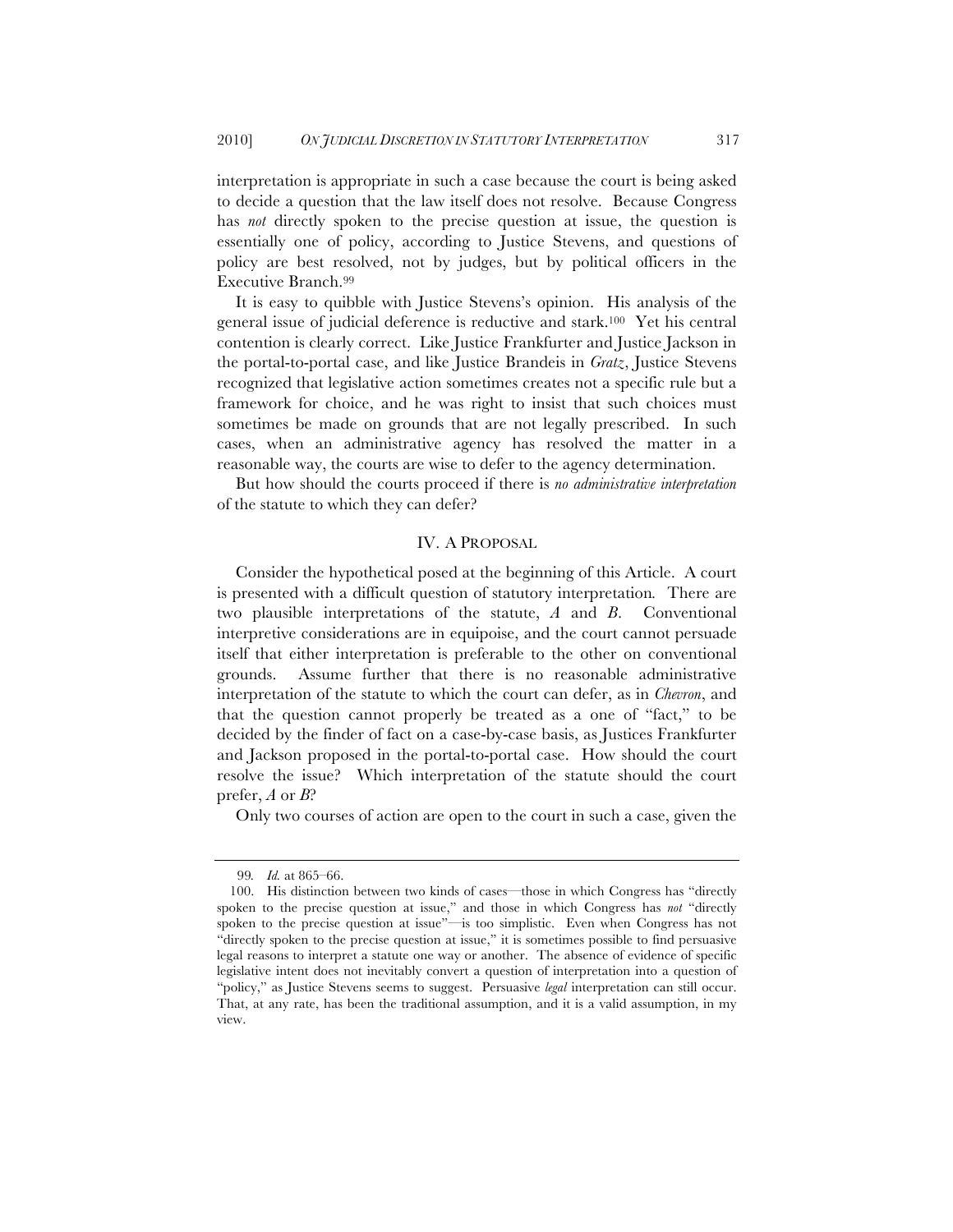constraints of conventional theory. If there are unconventional reasons for preferring one interpretation of the statute over the other, the court may elect to decide the case on that basis, while constructing a conventional defense of the decision and sacrificing candor in the process. (*Ledbetter* provides a clear example of this approach.) Alternatively, the court may prefer to make a quasi-arbitrary choice between *A* and *B*, preferring one interpretation over the other for conventional reasons that are thin and unconvincing. (This is surely what happened in *Chapman*.)

Yet if our theories of statutory interpretation were adjusted, the court could approach the case in a more sensible way. The court could declare that there are two plausible interpretations of the statute, *A* and *B*, and that the court finds no persuasive conventional reason to prefer *A* over *B* or *B* over *A*. The court could then hold that the statute creates a framework for judicial choice among legally permissible alternatives, in much the same way that the statute in *Chevron* created a framework for administrative choice among legally permissible alternatives, and the court could make a prudent discretionary choice between the permissible alternatives. The court would not be required to pretend that conventional considerations were determinative. The court would be required, however, to disclose fully the reasons for its choice, whatever they might be.

To understand how this approach would work in an actual case, consider both *Ledbetter* and *Chapman.* In *Ledbetter*, the plaintiff complained about an allegedly unlawful pay practice that began with discriminatory salary-setting decisions and continued for a period of years thereafter. The relevant statute required the plaintiff to file her complaint within 180 days after the alleged unlawful practice "occurred." The question was whether the 180-day filing period ran from the time the unlawful practice began to occur or from the time it ceased to occur. A conscientious judge might have concluded that there were two plausible interpretations of the statute. One would have required the plaintiff to file her complaint within 180 days after the unlawful practice began; the other would have required her to file the complaint within 180 days after the alleged unlawful practice ended. If this Article's proposal were accepted, a judge who believed that these two interpretations were equally plausible on conventional grounds would be allowed to declare her opinion openly, and would be permitted to choose between the alternative interpretations for any prudent unconventional reason while making full disclosure in the process. Such a judge might reason, for example, that a lenient interpretation of the statute would expose the employer unfairly to liability for stale claims. In that event, the judge might adopt the strict interpretation of the statute. On the other hand, the judge might adopt the lenient interpretation in the belief that a strict interpretation would be impractical and unfair to the employee, given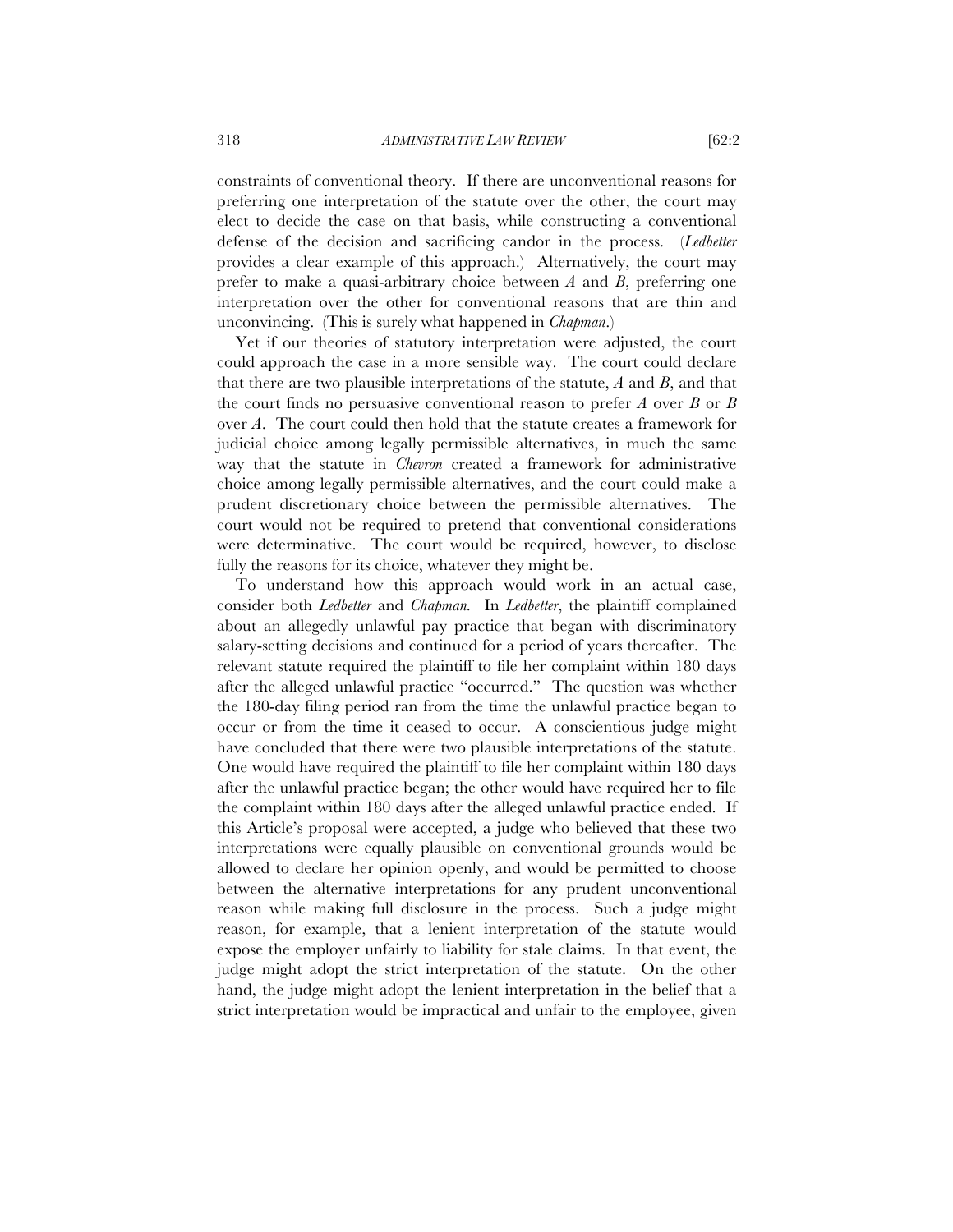the realities of the workplace and the difficulty of detecting discriminatory decisionmaking by employers. In no event, however, would the judge be obligated to pretend that the final decision resulted from legal reasoning, that is to say, from conventional interpretive considerations (from an assessment of the legislature's actual intentions, policies, or purposes, from an assessment of the objective meaning of the text, from an assessment of precedent, or from an application of settled rules of interpretation), and the judge would not be obligated to pretend that the preferred interpretation was the only plausible or permissible one. The judge's only obligation would be to explain candidly why the case was ultimately decided as it was, in the exercise of interpretive discretion.

In *Chapman*, the question was whether blotter paper stained with LSD was a "mixture" for purposes of a statute that made a defendant's sentence a function of the weight of the illicit material he had distributed. A conscientious judge might well have concluded that there were two plausible interpretations of this statute. One interpretation would have treated blotter paper sprinkled with LSD as a mixture; the other would not have treated it as a mixture. If this Article's proposal were accepted, a judge who believed that these two interpretations were equally plausible would be allowed to say so, and the judge would be allowed to choose between them for any prudent reason. For example, the judge might choose not to treat blotter paper sprinkled with LSD as a mixture because the resulting sentences under the statute would then be roughly in line with the sentences imposed on distributors of other similar drugs, e.g., heroin and cocaine.101 Alternatively, the judge might treat blotter paper sprinkled with LSD as a mixture on the ground that this treatment would tend to establish rough equality between defendants who used blotter paper as a carrier medium for LSD and defendants who used other carrier media for LSD. In no event would the judge be obliged to pretend that the preferred interpretation turned on considerations that were legally prescribed. Instead, the judge would be allowed to make a prudent, discretionary choice between the conventionally plausible alternatives and would be required to disclose fully the reasons for his choice.

A number of important benefits would flow from a doctrine that explicitly recognized the discretionary character of statutory interpretation in cases such as these. A doctrine of discretionary interpretation would encourage both rigor and clarity in judicial decisionmaking because it would require the courts to identify and explain the plausible alternative interpretations of the statute in question and the actual reasons for

<sup>101</sup>*. See* United States v. Marshall, 908 F.2d 1312, 1335 (7th Cir. 1990) (en banc) (Posner, J., dissenting).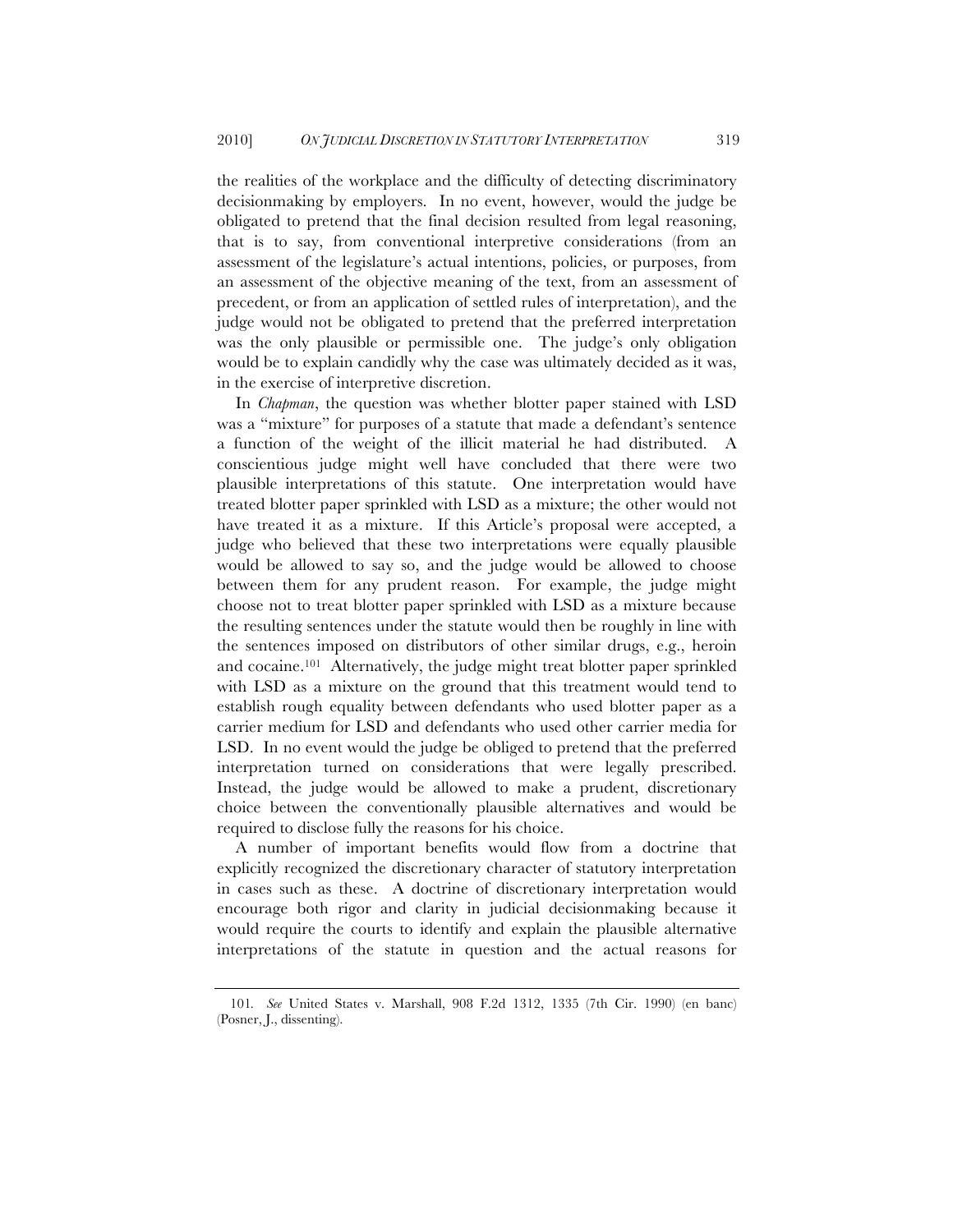preferring one interpretation over others. It would discourage obfuscation because it would not require the courts to construct a conventional defense of an interpretive decision that did not actually turn on conventional calculations. Finally, and perhaps most importantly, it would discourage arbitrariness, because it would relieve the courts of the obligation to attribute decisive legal force to conventional considerations that were trivial and unpersuasive in the circumstances.

The philosophical adjustment advocated in this Article is both modest and broad. The argument is not that courts should be given "discretion" to revise legislation to meet the needs of changing times, as some scholars have suggested,102 and it is not that courts should be given a roving commission to exercise discretion in statutory interpretation in any and every case for the purpose of doing justice. Courts do not, and should not, possess that kind of power. Instead, the argument is that courts must have power to resolve uncertainty concerning the meaning of statutory texts, *and that they must have this power even in cases in which they find the conventional determinants of statutory meaning—legislative intent, objective meaning, and the like—to be indeterminate*. In such cases, for the reasons given above, the conventional theories of statutory interpretation should be adjusted to recognize that statutory interpretation sometimes requires the exercise of judicial discretion. The specific interpretive choices made in such cases cannot turn upon conventional considerations; instead, they must turn upon the court's understanding of what justice, equity, practicality, or sound public policy require in the circumstances, within the framework established by the legislative act.

Finally, it should be clear that when this Article refers to discretionary interpretation, it is referring to a power that is vested in the Judicial Branch as a whole. Like any power to interpret law, it must be exercised ultimately by the highest court in the relevant jurisdiction. Discretionary interpretive judgments made in the lower courts would be subject, under this proposal, to de novo review on appeal, just as conventional interpretive judgments are. Only in cases in which the question was essentially one of fact would the lower court's judgment be entitled to deference.103

#### V. SOME FINAL REFLECTIONS ON FUNDAMENTALS

It has never been generally recognized in theory that statutory interpretation involves discretion, as that term is used here. Moreover, the conventional theories of statutory interpretation are sensible enough, as far as they go. Surely a statute's legal meaning must depend upon the intended

<sup>102</sup>*. See, e.g.*, GUIDO CALABRESI, A COMMON LAW FOR THE AGE OF STATUTES (1982).

<sup>103</sup>*. See supra* text accompanying notes 62–70.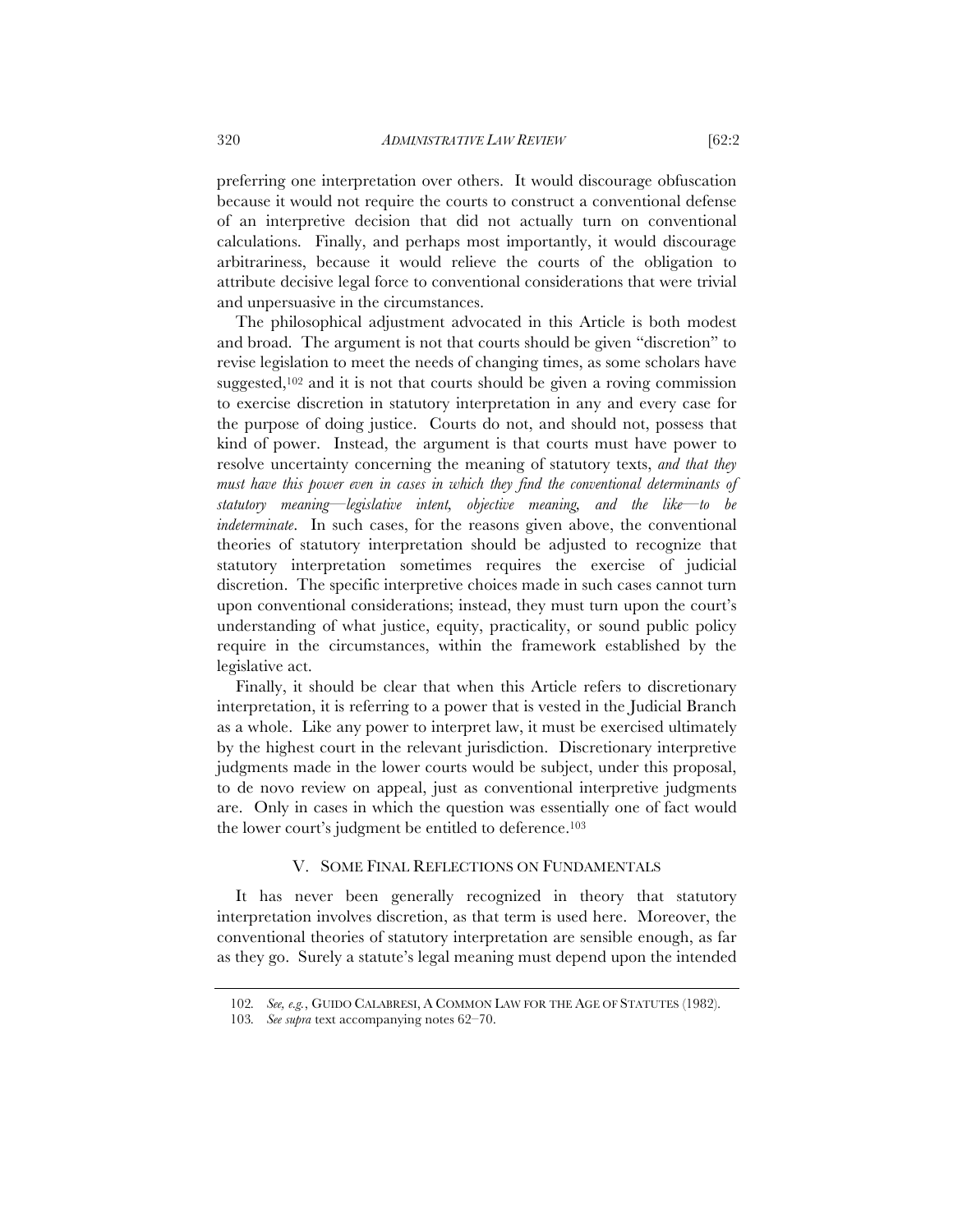meaning of the text, the objective meaning of the text, reasonable inferences concerning legislative policies or purposes, existing rules of law and interpretation, or some combination of these things. And in any case, there is something disturbing about a claim that statutory interpretation may sometimes involve free judicial choice. Legislative action is supposed to create law by giving it definite form, and the courts are supposed to give legal effect to that form through the process of interpretation. The idea that a statute may have a meaning that the courts are free to create in their discretion is inconsistent with this general understanding. It suggests a kind of formlessness contrary to the general nature of legislation, and it suggests a judicial function in relation to legislation quite different from the one the courts ordinarily perform. It suggests that the courts have a lawmaking power akin to their power to create retrospective common law rules, yet it claims that this power exists in connection with the legislative process itself, which is supposed to be generally prospective in operation, and which legislators, not judges, are supposed to control.

The strength of these objections must be acknowledged, yet there are powerful countervailing arguments. Some of the benefits that would flow from explicit recognition of discretionary interpretation have already been described. In the paragraphs below, this Article will briefly describe some constitutional considerations that should encourage the courts to embrace these benefits wholeheartedly.

#### *A. Interpretive Discretion and the Constitutional Origins of Statutory Uncertainty*

Consider the separation of legislative and judicial institutions. The framers of our state and federal constitutions were not interested in promoting communication between the legislative and judicial branches, and they did not make it easy for the legislature to anticipate and control judicial behavior in particular cases. They intended to create division. In the federal system, the Constitution gives lawmaking authority to a bicameral assembly that has no single intellect, no single set of intentions. The Constitution requires this assembly to act according to a cumbersome bill-making procedure that is designed to produce a fixed form of words for the approval of 535 different congressional minds, plus the approval of the President; and it assigns to a separate branch of government, the Judicial Branch, the responsibility for interpreting and enforcing these words in particular cases. It does not allow legislators to hold judicial office.104 It gives the courts no power to interrogate the legislature concerning its intentions, policies, or purposes or to remand statutory questions to the

<sup>104.</sup> U.S. CONST. art. I, § 6, cl. 2.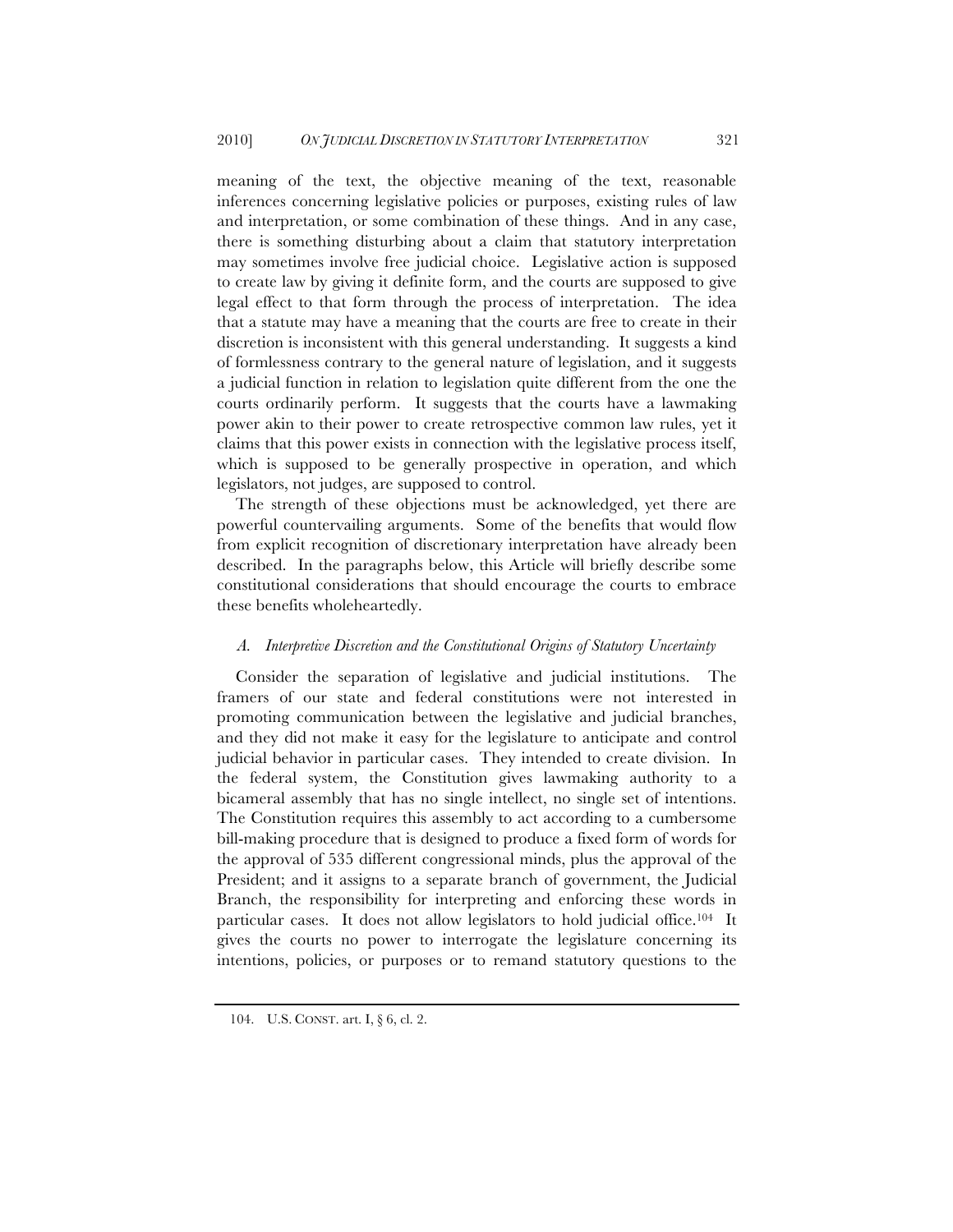legislature for resolution. It imposes general limits on the legislature's power to deal retroactively and prospectively with specific cases and controversies,105 and it creates no administrative mechanism by which the legislature can control judicial decisionmaking before or after the fact. Nor does it create any intermediary institution with power to reconcile and coordinate legislative and judicial decisions.106 In short, the Constitution does nothing to ensure that the two departments will work together.

Given these constitutional structures, practices, and principles, it would be astonishing if Congress could communicate its will to the courts so precisely and effectively that the courts would always be in a position to resolve interpretive issues persuasively by appealing to demonstrable legislative intentions, policies, and purposes. It would be equally astonishing if Congress could produce statutory texts so precise and clear in their application to particular cases that the courts would always be in a position to resolve interpretive issues persuasively by appealing to the objective meaning of those texts. The Constitution itself prevents this from happening. The normal operation of the constitutional system guarantees that the intended meaning and the objective meaning of statutory texts, and the adjudicatory implications of legislative policies and purposes, will ultimately be uncertain in relation to specific statutory issues in some cases some of the time.

In light of the separation of legislative and judicial institutions, and in light of the inevitable consequences of that separation, it is remarkable that, except in the field of administrative law, the conventional theories of statutory interpretation make no general provision for cases in which the meaning of a statute is ultimately uncertain in relation to the specific issue to be decided. This omission does not necessarily make the conventional theories unconstitutional, but it surely makes them constitutionally awkward. In very difficult cases, because of the conventional theories, the courts must pretend that they are able to resolve statutory issues on the basis of legislative will or the objective meaning of the text, or on the basis of other conventional considerations, even when they are in no position to do so. The courts must resort to a kind of fiction, yet this fiction threatens justice in some cases and results in outright judicial subterfuge in others. It would be far better to recognize the problematic situation that the Constitution itself creates. On the one hand, it assigns to the courts the task of resolving uncertainty concerning the meaning of statutory texts; on the

<sup>105</sup>*. See, e.g.*, U.S. CONST. art. I, § 9, cl. 3 (Bill of Attainder and Ex Post Facto Clause); U.S. CONST. amend. V (Due Process Clause).

<sup>106</sup>*. See* JOHN HENRY MERRYMAN, THE CIVIL LAW TRADITION 39–42 (2d ed. 1985) (discussing attempts in civil law countries to create intermediary institutions for the interpretation of statutes).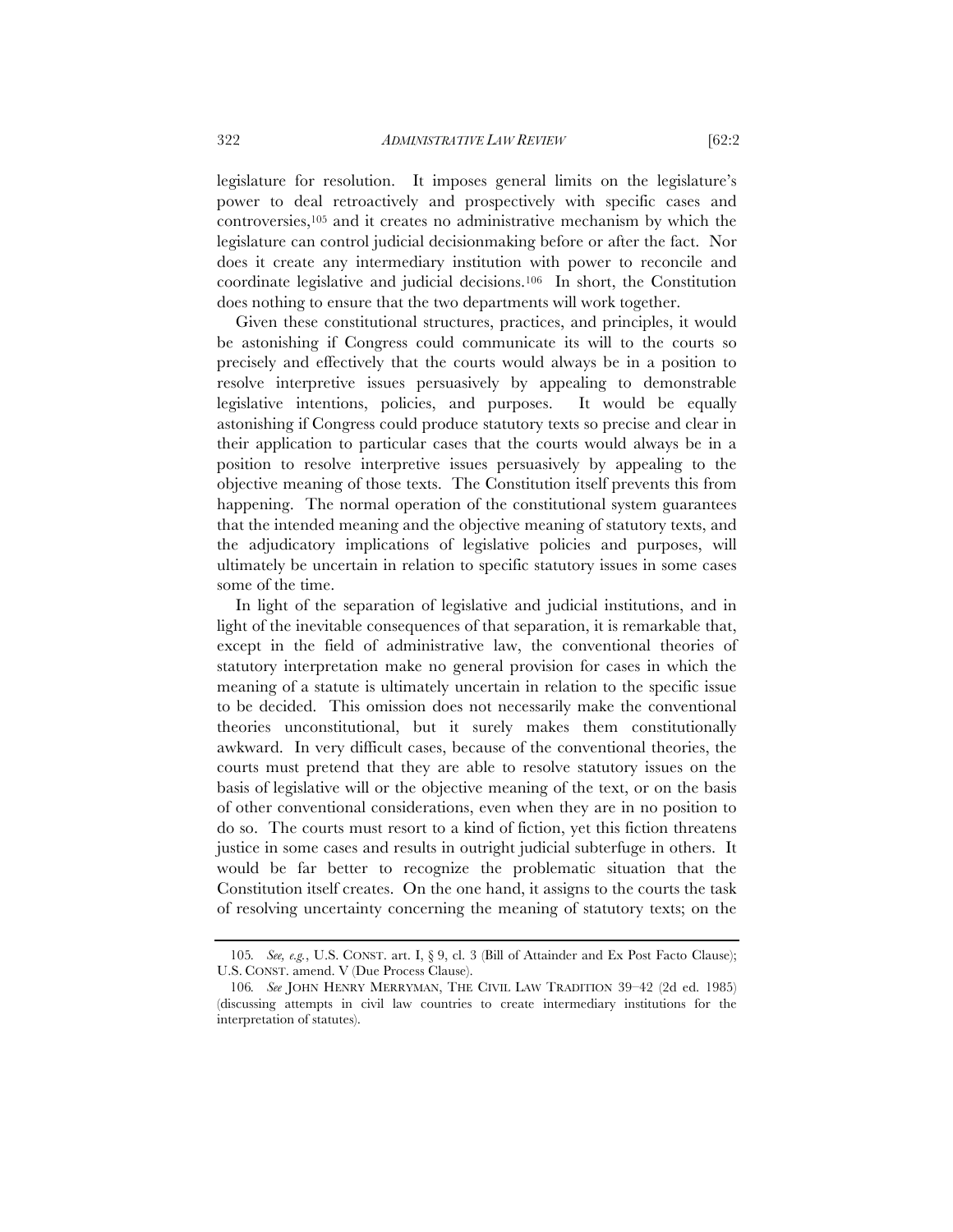other hand, it establishes a structure that sometimes makes it impossible for the courts to perform this task consistently according to the theories of interpretation upon which they traditionally rely. Because of the separation of powers, the conventional theories of statutory interpretation are not, and cannot be, analytically sufficient all of the time.

Our theories of statutory interpretation would be more consistent with the constitutional structure if they recognized the discretionary character of statutory interpretation in very hard cases. One is tempted to say that the constitutional structure delegates to the Judicial Branch the power to exercise discretionary interpretive judgment in such cases, but it would be better to use other words to describe the constitutional situation. The power to exercise discretionary interpretive judgment in very hard cases is inherently and necessarily a judicial power. It does not involve a delegation from the legislature. The Constitution necessarily assigns this power to the Judiciary, and our theories of statutory interpretation should recognize this power explicitly.

#### *B. Interpretive Discretion and Five Judicial Virtues*

Thus far, the argument for interpretive discretion has been largely negative in character. In some cases statutory interpretation should be regarded as discretionary because it cannot be otherwise and because bad things happen when courts pretend that it can be otherwise. There are positive reasons, however, for recognizing the discretionary character of statutory interpretation in some cases. When the courts, in their discretion, resolve uncertainty concerning the meaning of statutory texts, they are in some respects in a better position than the legislature itself to make judgments about what the law ought to be. They have institutional strengths that can and should be brought to bear to improve statutory law when the usual determinants of statutory meaning leave the legal consequences of legislative action in doubt. Five of these judicial virtues are discussed below.

#### *1. Hindsight*

The legislature generally makes policy for the future. It attempts to anticipate how law will affect future events, and it acts on the basis of prediction. Yet legislative foresight is imperfect, and future events can frustrate even the best laid legislative plans. The legislature's inability to foresee the future accurately is one of the causes of uncertainty in statutory law. If the legislature fails to anticipate the cases to which its statutes may apply, there is a possibility that its intentions, purposes, and language will fail to address those cases clearly. The courts, by contrast, enjoy the luxury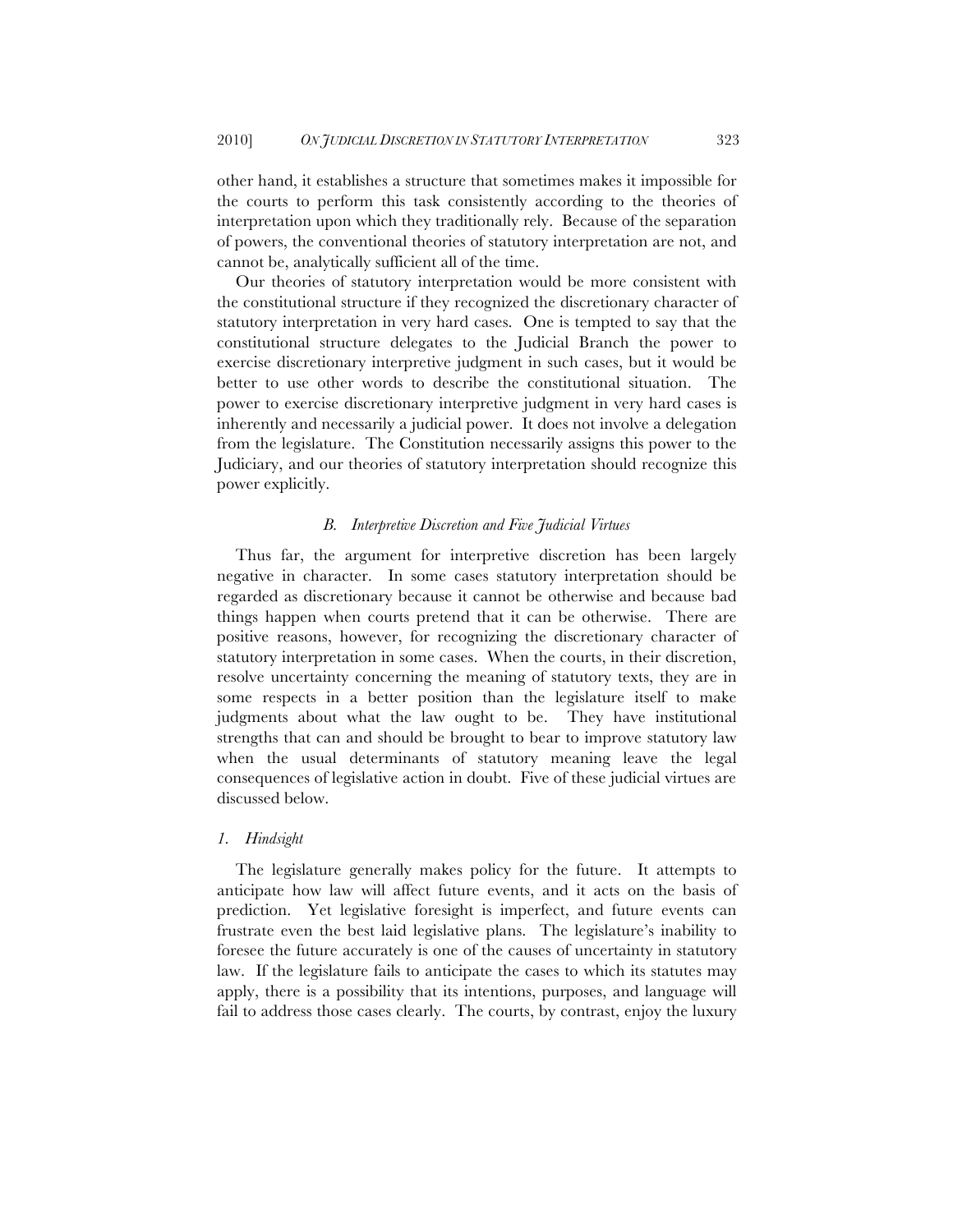of hindsight. They decide cases involving historical facts that are subject to proof, and they can adjust their decisions to produce specific effects in known circumstances. In this respect, they are well positioned to compensate for deficiencies in legislative foresight. Using hindsight and prudent judgment, they can determine the legal consequences of legislative action when the legislature, looking forward, has failed to make those consequences clear.

#### *2. Particularity*

If legislative action tends to be forward looking, it also tends to be categorical. Indeed, there are constitutional principles and political realities that tend to discourage case-specific legislation.107 If the failure of legislative foresight is one cause of uncertainty in statutory law, the categorical nature of legislative action is another. Legislative pronouncements that are models of clarity in their assertion of general rules and policies are sometimes remarkably uncertain in their bearing on particular cases and issues.108 Here again, the courts are well positioned to compensate for an intrinsic legislative deficiency. The nature of the judicial function is such that the courts are obliged to come to terms with the particular. Even when categorical legislative action is uncertain in its relation to a particular case, the courts can and must say what the statute means in that case. The prudent resolution of uncertainty with respect to the particular case is a necessary and desirable aspect of the judicial office.

#### *3. Detachment*

When judges interpret statutes, they deal with the work of another branch of government. They usually have no institutional or personal investment in the words that appear on the pages of the statute book, no inside knowledge of the politics that supported the legislative action, and no professional commitment to the success or failure of the legislative act, aside from their general commitment to the rule of law. Judicial detachment is constitutionally valuable because, in cases of substantial uncertainty concerning either the objective or the intended meaning of a statute, it allows the courts to exercise independent judgment on the question of what the law ought to be. Sound public policy emerges over time through a process of interdepartmental dialogue, refinement, and correction, and this

<sup>107</sup>*. See* U.S. CONST. amend. V (Due Process Clause); U.S. CONST. amend. XIV, § 1 (Due Process and Equal Protection Clauses as they apply to the individual states).

<sup>108</sup>*. See, e.g.*, 15 U.S.C. § 1 (2006) ("Every contract, combination in the form of trust or otherwise, or conspiracy, in restraint of trade or commerce among the several States, or with foreign nations, is declared to be illegal.").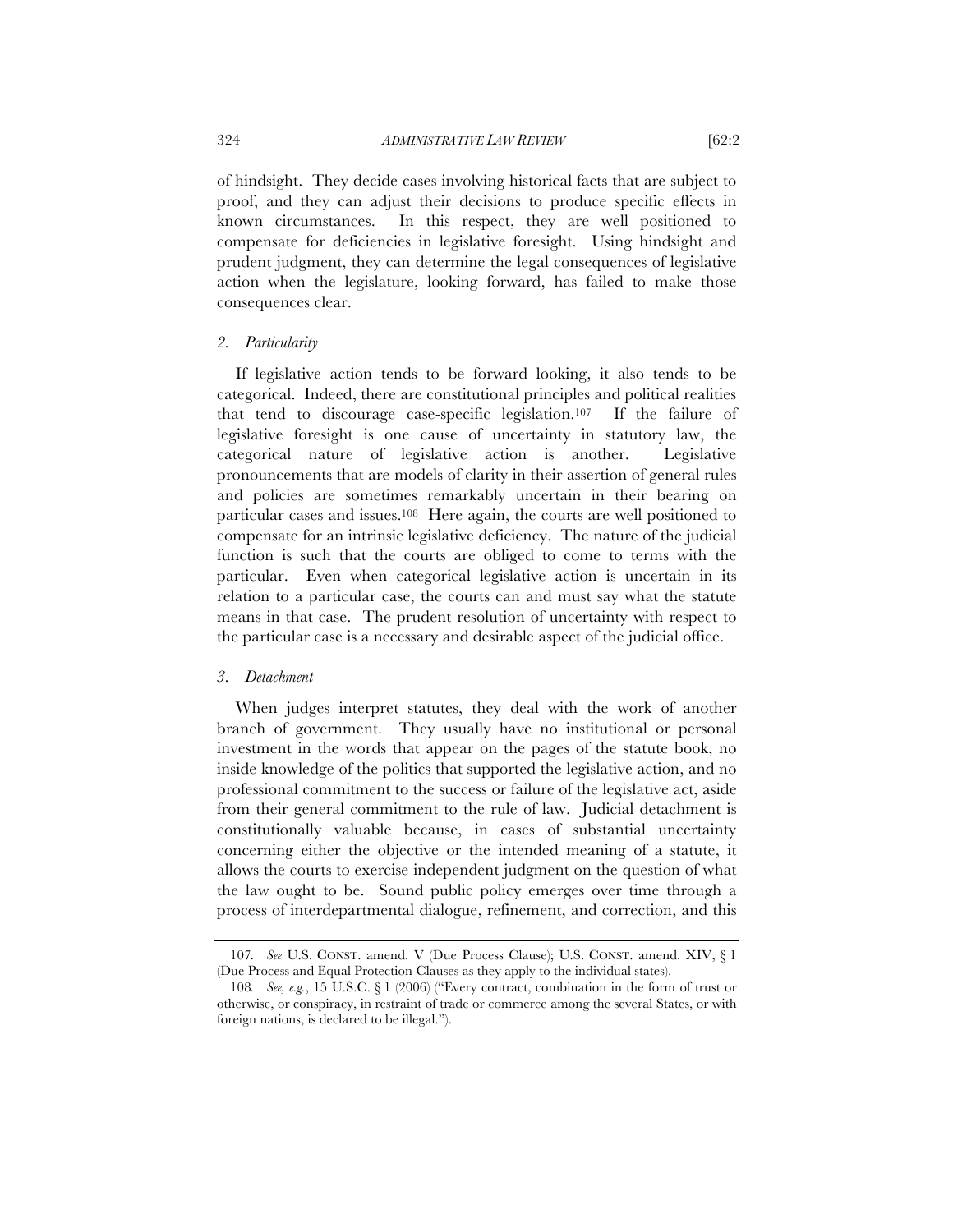requires that the legislature and the courts maintain independent points of view. The Framers built upon this principle when they separated the legislature and the courts in the first instance. Judicial independence in statutory interpretation contributes to the health of the democratic system. The point here is simply that law benefits in the long run from multiple decisionmakers in dialogue with one another.

#### *4. Rational Explanation*

Anglo-American lawyers have long believed that law should express practical reason. Blackstone asserted that reason was the essence of law: "[W]hat is not reason is not law."109 Arbitrary action, or action which the government cannot adequately explain, has long raised suspicion in the Anglo-American legal mind. A penchant for rational explanation was characteristic of Anglo-American legal institutions at a very early date, and the process of explaining the reasons for governmental action is now an ingredient of legitimacy itself.

The legislature often attempts to explain its decisions in a general way; yet legislative decisions need to be explained precisely at the point at which they impinge on particular cases, and as a practical matter the legislature is in no position to do this comprehensively. The explanatory function belongs primarily to the courts. Statutory interpretation is essentially a process of explanation—a process by which judges explain the connection between legislative action and judicial or administrative decisions in particular cases. Through the process of interpretation—through the process of explaining the effect of legislation on particular cases—judges add value to statutory law by supplying an ingredient of legitimacy which the legislature itself is usually in no position to supply.

As noted above, there are many cases in which the modern theories of statutory interpretation actually interfere with the process of explanation. It is sometimes difficult to provide a convincing or even a minimally rational account of the legal effect of a statute in a particular case if the explanation must depend on bald assertions about legislative intent, legislative purpose, or the objective meaning of the statutory text. Yet a well-constructed theory of statutory interpretation would facilitate explanation. It would grant the courts the freedom to acknowledge the occasional indeterminacy of the elementary determinants of statutory meaning, and it would allow the courts to give other reasons for their interpretive decisions when the conventional reasons did not suffice. In this way arbitrariness would be defeated and legitimacy enhanced.

<sup>109.</sup> 1 WILLIAM BLACKSTONE, COMMENTARIES ON THE LAWS OF ENGLAND 70 (1765).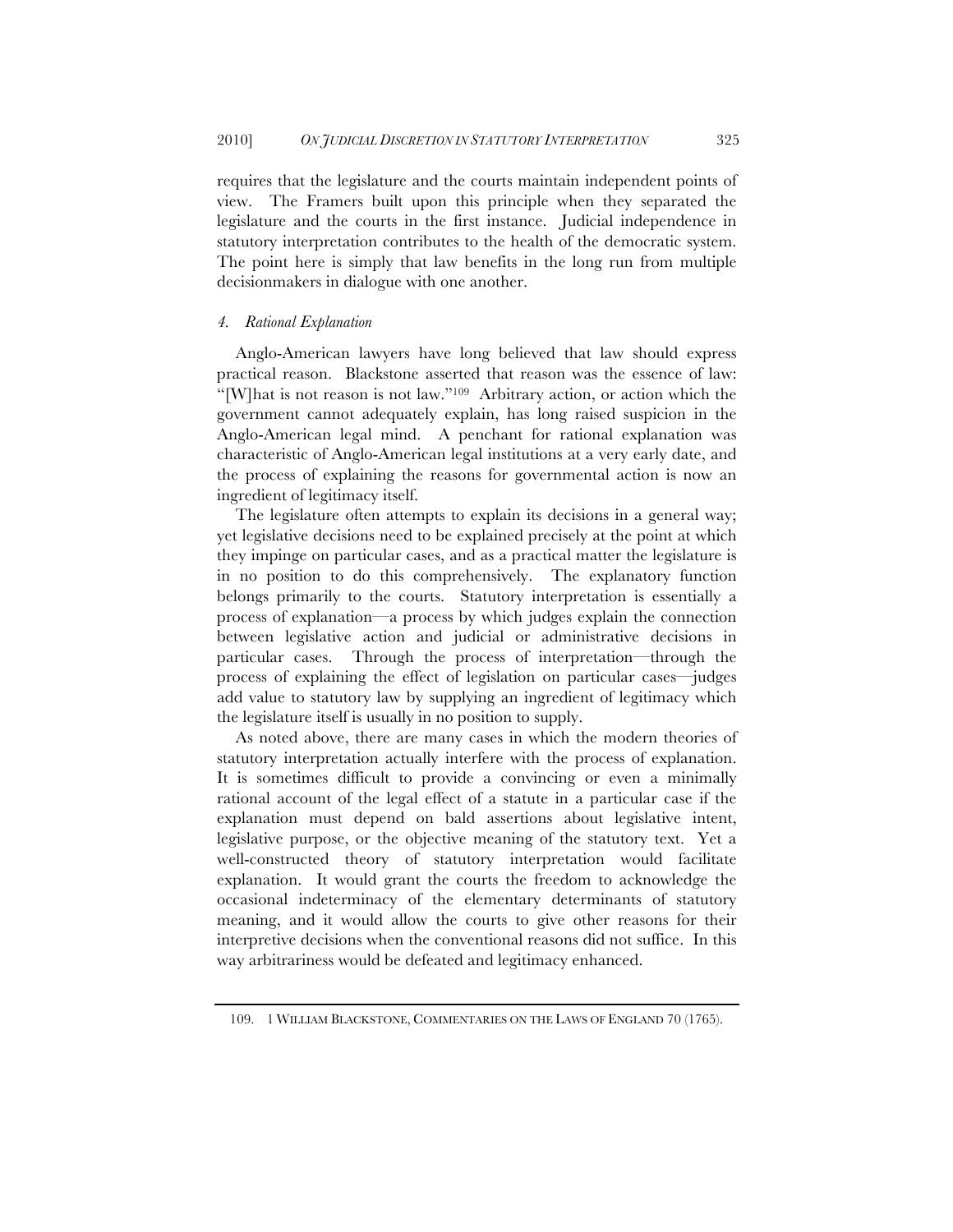#### *5. Consistency and Justice*

The judicial process is designed to promote consistency in decisionmaking. The elementary notion that like cases should be treated alike is the bedrock principle, and the courts are organized in such a way that judges are supported when they adhere to this principle and corrected when they do not. To be sure, the judicial process sometimes operates inconsistently, as most human systems do, but consistency is the dominant ideal, and within the Judicial Branch there are various internal checks that tend to ensure that a measure of consistency is actually achieved. Consistency nurtures justice. It allows the governed to develop rational expectations about governmental action, it discourages arbitrary decisionmaking, and it promotes equal protection under the law. To be sure, consistency can also be the enemy of justice, especially when it discourages necessary innovation; but consistency is so closely linked with the limitation of arbitrary power, the protection of rational expectations, and the promotion of equality that the courts should not be faulted for their devotion to it.

Here again, the contrast between the legislative process and the judicial process is striking. Within the Legislative Branch there are few, if any, internal controls that promote consistency in legislative decisionmaking. Subject only to external constitutional constraints, legislative decisionmaking can be as irregular as the wind. It can, and often does, reflect political considerations that are irrelevant to the merits of the questions under consideration, and it can be haphazard and piecemeal. Judicial decisionmaking can sometimes exhibit similar qualities, but in the Judicial Branch there are traditions, procedures, and principles that guard against this.

The great virtue of the legislative process is its commitment to *inconsistency* over time, i.e., innovation. In an open society, justice can be achieved through innovation, and it is good that one branch of government is involved in the business of engineering change. But the judicial commitment to consistency in the pursuit of justice can complement the legislative commitment to innovation in the pursuit of justice, and this can occur precisely at the point where the judicial mind engages the legislative text. When the meaning of a statute is substantially in doubt, and when judges must determine the connection between the statute and a particular case, the judicial commitment to consistency can improve the legal consequences of legislatively mandated change.

#### **CONCLUSION**

In most cases it is realistic to suppose that statutes have a fairly precise,